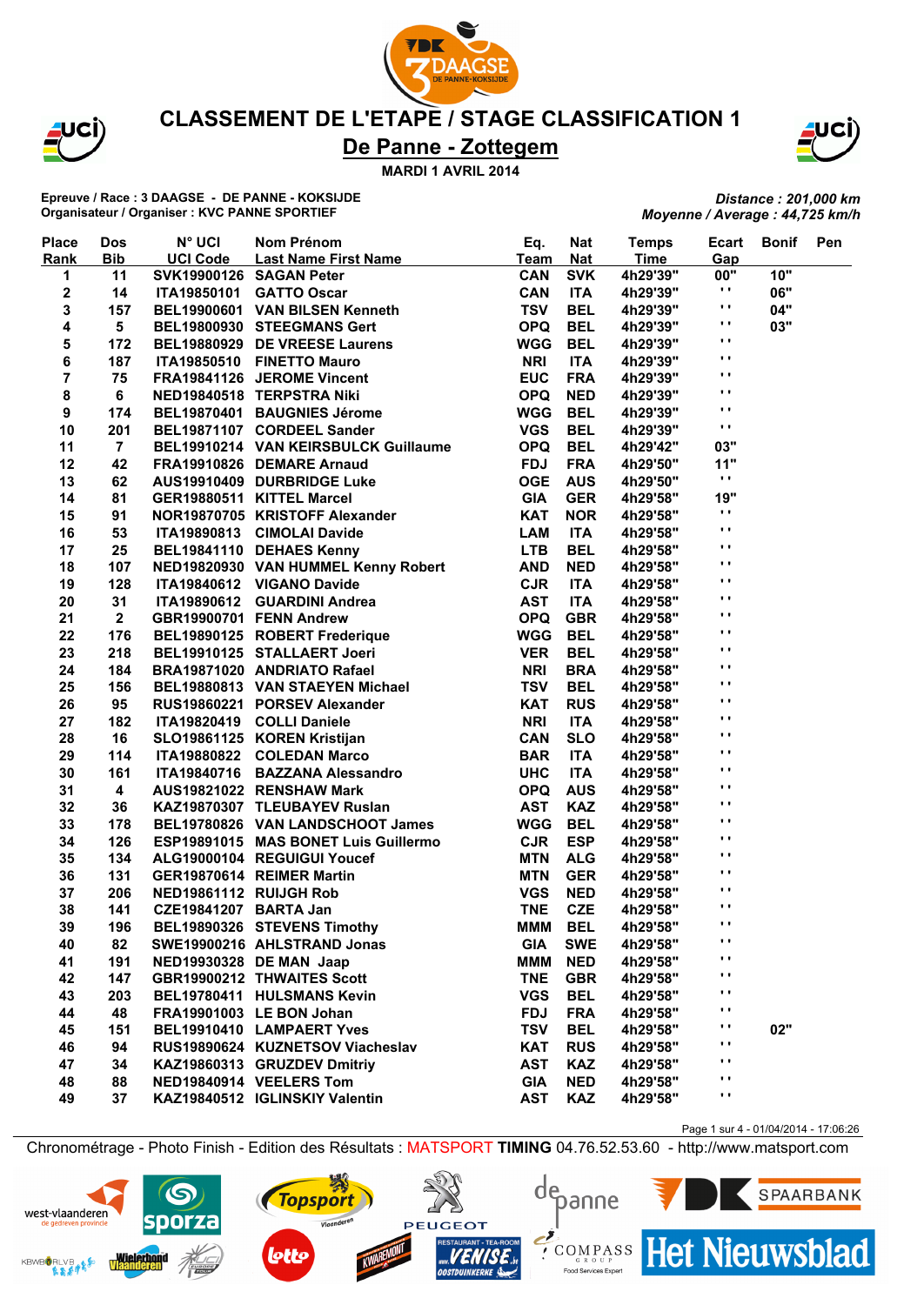

JCI)

#### **CLASSEMENT DE L'ETAPE / STAGE CLASSIFICATION 1**

# **De Panne - Zottegem**

**MARDI 1 AVRIL 2014**

**Epreuve / Race : 3 DAAGSE - DE PANNE - KOKSIJDE Organisateur / Organiser : KVC PANNE SPORTIEF**

*Distance : 201,000 km Moyenne / Average : 44,725 km/h*

| <b>Place</b> | <b>Dos</b>  | <b>N° UCI</b>            | Nom Prénom                          | Eq.         | <b>Nat</b> | <b>Temps</b> | Ecart          | <b>Bonif</b> | Pen |
|--------------|-------------|--------------------------|-------------------------------------|-------------|------------|--------------|----------------|--------------|-----|
| Rank         | <b>Bib</b>  | <b>UCI Code</b>          | <b>Last Name First Name</b>         | <b>Team</b> | <b>Nat</b> | <b>Time</b>  | Gap            |              |     |
| 50           | 111         |                          | ITA19900517 COLBRELLI Sonny         | <b>BAR</b>  | <b>ITA</b> | 4h29'58"     | $\blacksquare$ |              |     |
| 51           | 173         |                          | BEL19880224 GHYSELINCK Jan          | <b>WGG</b>  | <b>BEL</b> | 4h29'58"     | .,             |              |     |
| 52           | 102         |                          | NED19830513 HOOGERLAND Johnny       | <b>AND</b>  | <b>NED</b> | 4h29'58"     | $\mathbf{r}$   |              |     |
| 53           | $\mathbf 3$ |                          | SVK19850221 VELITS Martin           | <b>OPQ</b>  | <b>SVK</b> | 4h29'58"     | $\mathbf{r}$ , |              |     |
| 54           | 8           |                          | BEL19890726 VERMOTE Julien          | <b>OPQ</b>  | <b>BEL</b> | 4h29'58"     | $\mathbf{r}$   |              |     |
| 55           | 127         |                          | ESP19900717 FRAILE Omar             | <b>CJR</b>  | <b>ESP</b> | 4h29'58"     | $\mathbf{r}$   |              |     |
| 56           | 63          |                          | AUS19910817 HEPBURN Michael         | <b>OGE</b>  | <b>AUS</b> | 4h29'58"     | $\blacksquare$ |              |     |
| 57           | 101         |                          | ITA19840612 BANDIERA Marco          | <b>AND</b>  | <b>ITA</b> | 4h29'58"     | $\bullet$      |              |     |
| 58           | 13          |                          | AUT19880929 KRIZEK Matthias         | CAN         | <b>AUT</b> | 4h29'58"     | $\mathbf{r}$   |              |     |
| 59           | 104         |                          | ITA19881002 PARRINELLO Antonino     | <b>AND</b>  | <b>ITA</b> | 4h29'58"     | $\blacksquare$ |              |     |
| 60           | 152         |                          | BEL19890127 SALOMEIN Jarl           | <b>TSV</b>  | <b>BEL</b> | 4h29'58"     | $\mathbf{r}$   |              |     |
| 61           | 153         | BEL19890821 STEELS Stijn |                                     | <b>TSV</b>  | <b>BEL</b> | 4h29'58"     | $\blacksquare$ | 06"          |     |
| 62           | 124         |                          | ESP19910114 GRIJALBA Fernando       | <b>CJR</b>  | <b>ESP</b> | 4h29'58"     | $\blacksquare$ |              |     |
| 63           | 142         |                          | AUS19870927 DEMPSTER Zakkari        | <b>TNE</b>  | <b>AUS</b> | 4h29'58"     | $\bullet$      |              |     |
| 64           | 58          |                          | ARG19830307 RICHEZE Maximiliano     | <b>LAM</b>  | <b>ARG</b> | 4h29'58"     | $\mathbf{r}$   |              |     |
| 65           | 165         |                          | USA19790806 JONES Christopher       | <b>UHC</b>  | <b>USA</b> | 4h29'58"     | $\blacksquare$ |              |     |
| 66           | 85          |                          | SWE19910222 LUDVIGSSON Tobias       | <b>GIA</b>  | <b>SWE</b> | 4h29'58"     | $\mathbf{r}$   |              |     |
| 67           | 55          | ITA19890131 FAVILLI Elia |                                     | <b>LAM</b>  | <b>ITA</b> | 4h29'58"     | $\blacksquare$ |              |     |
| 68           | 168         |                          | USA19841215 MURPHY John             | <b>UHC</b>  | <b>USA</b> | 4h29'58"     | $\mathbf{r}$   |              |     |
| 69           | 123         |                          | ESP19910301 FERNANDEZ ANDUJAR Ruben | <b>CJR</b>  | <b>ESP</b> | 4h29'58"     | $\blacksquare$ |              |     |
| 70           | 125         |                          | URU19850603 FERRARI Fabricio        | <b>CJR</b>  | <b>URU</b> | 4h29'58"     | $\blacksquare$ |              |     |
| 71           | 17          |                          | ITA19850218 SABATINI Fabio          | <b>CAN</b>  | <b>ITA</b> | 4h29'58"     | $\blacksquare$ |              |     |
| 72           | 103         |                          | ITA19880128 FACCHINI Patrick        | <b>AND</b>  | <b>ITA</b> | 4h29'58"     | $\bullet$      |              |     |
| 73           | 105         |                          | VEN19850225 RODRIGUEZ Jackson       | <b>AND</b>  | <b>VEN</b> | 4h29'58"     | $\mathbf{r}$   |              |     |
| 74           | 12          |                          | POL19850307 BODNAR Maciej           | <b>CAN</b>  | <b>POL</b> | 4h29'58"     | $\mathbf{r}$   | 01"          |     |
| 75           | 27          |                          | BEL19860916 VAN GENECHTEN Jonas     | <b>LTB</b>  | <b>BEL</b> | 4h29'58"     | $\blacksquare$ |              |     |
| 76           | 44          |                          | FRA19800317 BOUCHER David           | <b>FDJ</b>  | <b>FRA</b> | 4h29'58"     | $\bullet$      |              |     |
| 77           | 32          |                          | KAZ19910828 FOMINYKH Daniil         | <b>AST</b>  | <b>KAZ</b> | 4h29'58"     | $\blacksquare$ |              |     |
| 78           | 155         |                          | BEL19890511 WALLAYS Jelle           | <b>TSV</b>  | <b>BEL</b> | 4h29'58"     | $\blacksquare$ |              |     |
| 79           | 144         | GER19890824 MATZKA Ralf  |                                     | <b>TNE</b>  | <b>GER</b> | 4h29'58"     | $\mathbf{r}$   |              |     |
| 80           | 71          |                          | FRA19890605 COUSIN Jérôme           | <b>EUC</b>  | <b>FRA</b> | 4h29'58"     | $\blacksquare$ |              |     |
| 81           | 74          |                          | FRA19810625 GENÉ Yohann             | <b>EUC</b>  | <b>FRA</b> | 4h29'58"     | $\blacksquare$ |              |     |
| 82           | 72          |                          | <b>CAN19910912 DUCHESNE Antoine</b> | <b>EUC</b>  | <b>CAN</b> | 4h29'58"     | .,             |              |     |
| 83           | 18          |                          | ITA19840716 MARANGONI Alan          | <b>CAN</b>  | <b>ITA</b> | 4h29'58"     | $\blacksquare$ |              |     |
| 84           | 194         |                          | NED19930812 POT Sebastiaan          | <b>MMM</b>  | <b>NED</b> | 4h29'58"     | $\blacksquare$ |              |     |
| 85           | 23          |                          | NOR19900208 BREEN Vegard            | <b>LTB</b>  | <b>NOR</b> | 4h29'58"     | $\mathbf{r}$   |              |     |
| 86           | 26          |                          | NED19880616 LIGTHART Pim            | <b>LTB</b>  | <b>NED</b> | 4h29'58"     | $\mathbf{r}$   |              |     |
| 87           | 47          |                          | FRA19841212 LADAGNOUS Matthieu      | <b>FDJ</b>  | <b>FRA</b> | 4h29'58"     | $\mathbf{r}$   |              |     |
| 88           | 113         |                          | ITA19881226 CANOLA Marco            | <b>BAR</b>  | <b>ITA</b> | 4h29'58"     | $\blacksquare$ |              |     |
| 89           | 35          |                          | KAZ19910314 KAMYSHEV Arman          | <b>AST</b>  | <b>KAZ</b> | 4h29'58"     | $\bullet$ .    |              |     |
| 90           | 136         |                          | RSA19860412 THOMSON Jay Robert      | <b>MTN</b>  | <b>RSA</b> | 4h29'58"     | $\cdot$        |              |     |
| 91           | 115         |                          | ITA19870324 COLONNA Paolo           | <b>BAR</b>  | <b>ITA</b> | 4h29'58"     | .,             |              |     |
| 92           | 92          |                          | AUT19910401 HALLER Marco            | <b>KAT</b>  | <b>AUT</b> | 4h29'58"     | $\bullet$ .    |              |     |
| 93           | 68          | CAN19770509 TUFT Svein   |                                     | <b>OGE</b>  | <b>CAN</b> | 4h29'58"     | .,             |              |     |
| 94           | 77          |                          | FRA19880504 MARTINEZ Yannick        | <b>EUC</b>  | <b>FRA</b> | 4h29'58"     | .,             |              |     |
| 95           | 138         |                          | RSA19841019 VAN NIEKERK Dennis      | <b>MTN</b>  | <b>RSA</b> | 4h29'58"     | .,             |              |     |
| 96           | 83          |                          | BEL19840402 DE BACKER Bert          | <b>GIA</b>  | <b>BEL</b> | 4h29'58"     | $\bullet$ .    |              |     |
| 97           | 87          |                          | NED19850613 TIMMER Albert           | <b>GIA</b>  | <b>NED</b> | 4h29'58"     | $\cdot$        |              |     |
| 98           | 97          |                          | GER19890219 SELIG Rüdiger           | <b>KAT</b>  | <b>GER</b> | 4h29'58"     | $\mathbf{r}$   |              |     |
|              |             |                          |                                     |             |            |              |                |              |     |

Chronométrage - Photo Finish - Edition des Résultats : MATSPORT **TIMING** 04.76.52.53.60 - http://www.matsport.com

**Topsport** 

Vlaanderen





Food Services Exper





Page 2 sur 4 - 01/04/2014 - 17:06:26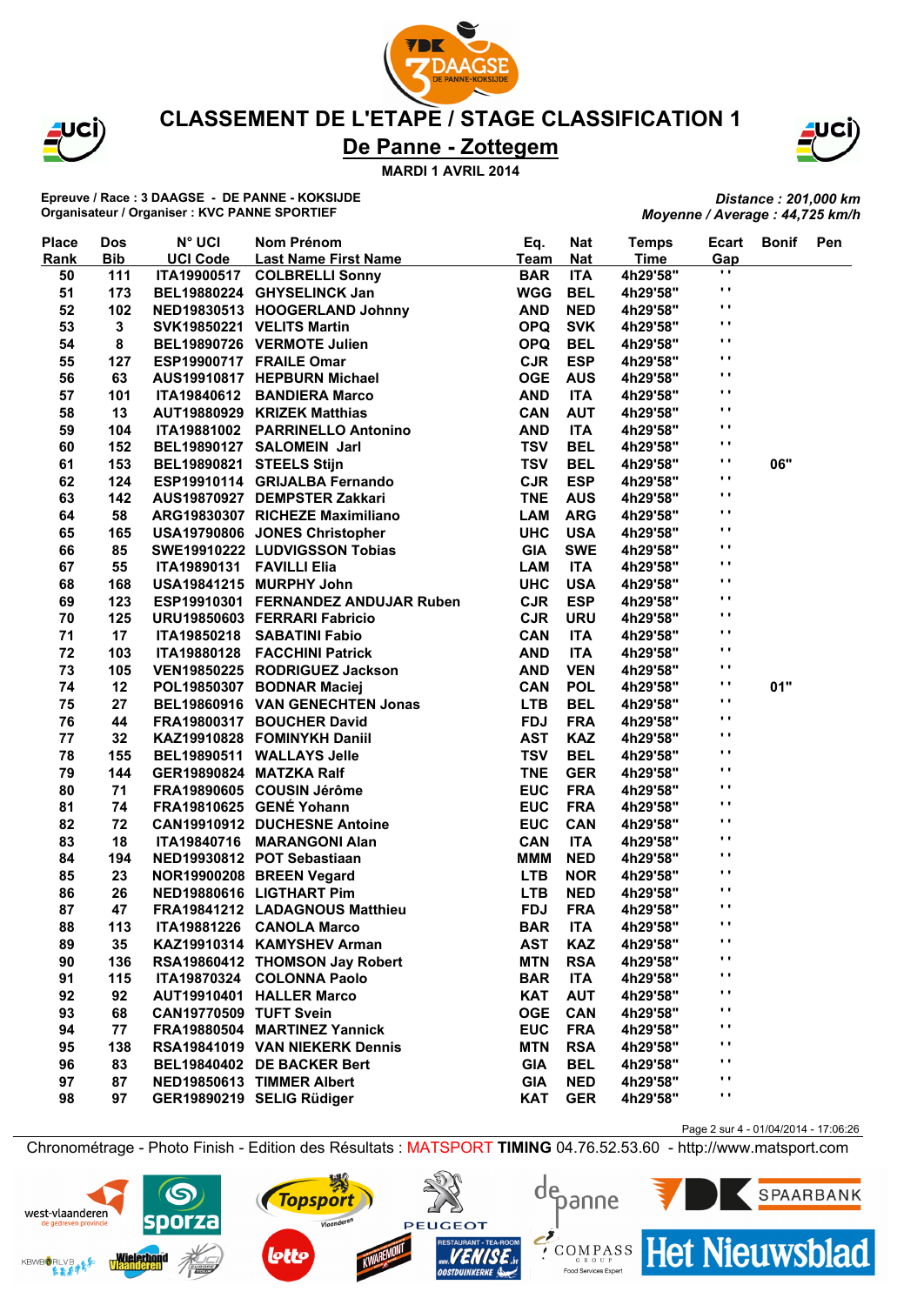

JCÌ)

#### **CLASSEMENT DE L'ETAPE / STAGE CLASSIFICATION 1**

# **De Panne - Zottegem**

**MARDI 1 AVRIL 2014**

**Epreuve / Race : 3 DAAGSE - DE PANNE - KOKSIJDE Organisateur / Organiser : KVC PANNE SPORTIEF**

*Distance : 201,000 km Moyenne / Average : 44,725 km/h*

| <b>Place</b> | <b>Dos</b> | <b>N° UCI</b>           | Nom Prénom                                       | Eq.         | <b>Nat</b> | <b>Temps</b> | Ecart                | <b>Bonif</b> | Pen |
|--------------|------------|-------------------------|--------------------------------------------------|-------------|------------|--------------|----------------------|--------------|-----|
| Rank         | <b>Bib</b> | <b>UCI Code</b>         | Last Name First Name                             | <b>Team</b> | <b>Nat</b> | <b>Time</b>  | Gap                  |              |     |
| 99           | 108        | ITA19920711             | <b>ZORDAN Andrea</b>                             | <b>AND</b>  | <b>ITA</b> | 4h30'11"     | 32"                  |              |     |
| 100          | 98         | <b>ITA19770117</b>      | <b>PAOLINI Luca</b>                              | <b>KAT</b>  | <b>ITA</b> | 4h30'11"     | $\blacksquare$       |              |     |
| 101          | 51         | <b>ITA19870619</b>      | <b>MODOLO Sacha</b>                              | <b>LAM</b>  | <b>ITA</b> | 4h30'11"     | $\blacksquare$       |              |     |
| 102          | 38         |                         | KAZ19791102 MURAVYEV Dmitriy                     | <b>AST</b>  | <b>KAZ</b> | 4h30'39"     | 01'00"               |              |     |
| 103          | 65         |                         | AUS19780420 HAYMAN Mathew                        | <b>OGE</b>  | <b>AUS</b> | 4h30'39"     | . .                  |              |     |
| 104          | 15         | USA19830131 KING Edward |                                                  | <b>CAN</b>  | <b>USA</b> | 4h30'39"     | $\blacksquare$       |              |     |
| 105          | 217        | NED19820417 MOL Wouter  |                                                  | <b>VER</b>  | <b>NED</b> | 4h31'28"     | 01'49"               |              |     |
| 106          | 106        | <b>ITA19900429</b>      | <b>TESTI Nicola</b>                              | <b>AND</b>  | <b>ITA</b> | 4h31'28"     | .,                   |              |     |
| 107          | 67         |                         | NED19800312 MOURIS Jens                          | <b>OGE</b>  | <b>NED</b> | 4h31'34"     | 01'55"               |              |     |
| 108          | 204        |                         | BEL19900903 LENNERTZ Sam                         | <b>VGS</b>  | <b>BEL</b> | 4h31'34"     | $\mathbf{r}$         |              |     |
| 109          | 45         |                         | FRA19850806 DELAGE Mickaël                       | <b>FDJ</b>  | <b>FRA</b> | 4h31'50"     | 02'11"               |              |     |
| 110          | 154        |                         | BEL19910430 THEUNS Edward                        | <b>TSV</b>  | <b>BEL</b> | 4h33'17"     | 03'38"               |              |     |
| 111          | 164        |                         | USA19890213 SUMMERHILL Daniel                    | <b>UHC</b>  | <b>USA</b> | 4h33'53"     | 04'14"               |              |     |
| 112          | 167        |                         | NED19830727 MAASKANT Martijn                     | <b>UHC</b>  | <b>NED</b> | 4h33'53"     | .,                   |              |     |
| 113          | 118        | <b>ITA19901214</b>      | <b>RUFFONI Nicola</b>                            | <b>BAR</b>  | <b>ITA</b> | 4h33'53"     | $\blacksquare$       |              |     |
| 114          | 96         |                         | RUS19880517 RYBAKOV Alexander                    | <b>KAT</b>  | <b>RUS</b> | 4h33'53"     | $\blacksquare$       |              |     |
| 115          | 56         | ITA19890616             | <b>PALINI Andrea</b>                             | <b>LAM</b>  | <b>ITA</b> | 4h34'57"     | 05'18"               |              |     |
| 116          | 186        | ITA19880913             | <b>DE PATRE Roberto</b>                          | <b>NRI</b>  | <b>ITA</b> | 4h35'06"     | 05'27"               |              |     |
| 117          | 116        |                         | ITA19890201 FORTIN Filippo                       | <b>BAR</b>  | <b>ITA</b> | 4h35'06"     | $\blacksquare$       |              |     |
| 118          | 202        |                         | BEL19790526 GEYSEN Kurt                          | <b>VGS</b>  | <b>BEL</b> | 4h37'05"     | 07'26"               |              |     |
| 119          | 195        |                         | BEL19911112 SEGERS Joren                         | <b>MMM</b>  | <b>BEL</b> | 4h37'05"     | .,                   |              |     |
| 120          | 66         |                         | LTU19861026 KRUOPIS Aidis                        | <b>OGE</b>  | <b>LTU</b> | 4h37'05"     | $\blacksquare$       |              |     |
| 121          | 193        |                         | LTU19880408 JUODVALKIS Egidijus                  | <b>MMM</b>  | <b>LTU</b> | 4h37'05"     | $\blacksquare$       |              |     |
| 122          | 137        |                         | RSA19910202 VAN ZYL Johann                       | <b>MTN</b>  | <b>RSA</b> | 4h37'05"     | $\blacksquare$       |              |     |
| 123          | 198        |                         | NED19900628 VINGERLING Michael                   | <b>MMM</b>  | <b>NED</b> | 4h37'05"     | $\mathbf{r}$         |              |     |
| 124          | 64         |                         | AUS19891018 HOWARD Leigh                         | <b>OGE</b>  | <b>AUS</b> | 4h37'05"     | $\mathbf{r}$         |              |     |
| 125          | 76         |                         | FRA19880907 LAMOISSON Morgan                     | <b>EUC</b>  | <b>FRA</b> | 4h37'05"     | $\blacksquare$       |              |     |
| 126          | 175        | <b>ITA19810131</b>      | <b>NAPOLITANO Danilo</b>                         | <b>WGG</b>  | <b>ITA</b> | 4h37'05"     | $\blacksquare$       |              |     |
| 127          | 52         | ITA19931029             | <b>BONIFAZIO Niccolo</b>                         | <b>LAM</b>  | <b>ITA</b> | 4h37'05"     | $\blacksquare$       |              |     |
| 128          | 46         |                         | BRA19790616 FISCHER Murillo Antonio              | <b>FDJ</b>  | <b>BRA</b> | 4h37'05"     | $\blacksquare$       |              |     |
| 129          | 43         |                         | FRA19820625 BONNET William                       | <b>FDJ</b>  | <b>FRA</b> | 4h37'05"     | $\blacksquare$       |              |     |
| 130          | 163        | USA19820414 HANSON Ken  |                                                  | <b>UHC</b>  | <b>USA</b> | 4h37'05"     | $\blacksquare$       |              |     |
| 131          | 162        |                         | GER19780127 FÖRSTER Robert                       | <b>UHC</b>  | <b>GER</b> | 4h37'05"     | $\mathbf{r}$         |              |     |
| 132          | 135        |                         | RSA19900917 SOGENZO Jim                          | <b>MTN</b>  | <b>RSA</b> | 4h37'05"     | $\blacksquare$       |              |     |
| 133          | 84         |                         | MAS19861102 LOH Sea Keong                        | <b>GIA</b>  | <b>MAS</b> | 4h37'05"     | $\blacksquare$       |              |     |
| 134          | 122        |                         | POL19890908 DOMAGALSKI Karol                     | <b>CJR</b>  | <b>POL</b> | 4h37'05"     | $\mathbf{r}$         |              |     |
| 135          | 121        |                         | ESP19861205 ARAMENDIA LORENTE Javier Francis CJR |             | <b>ESP</b> | 4h37'05"     | $\mathbf{r}$         |              |     |
| 136          | 158        |                         | BEL19870210 VANSPEYBROUCK Pieter                 | <b>TSV</b>  | <b>BEL</b> | 4h37'05"     | $\ddot{\phantom{1}}$ |              |     |
|              |            |                         |                                                  |             |            |              |                      |              |     |
| 137          | 211        |                         | BEL19810715 ROSSELER Sébastien                   | <b>VER</b>  | <b>BEL</b> | 4h38'31"     | 08'52"<br>.,         |              |     |
| 138          | 177        |                         | BEL19870401 VAN MELSEN Kevin                     | WGG         | <b>BEL</b> | 4h38'31"     | .,                   |              |     |
| 139          | 54         | <b>ITA19870526</b>      | <b>DODI Luca</b>                                 | LAM         | <b>ITA</b> | 4h38'31"     | .,                   |              |     |
| 140          | 166        |                         | USA19910810 KEOUGH Luke                          | <b>UHC</b>  | <b>USA</b> | 4h38'31"     | .,                   |              |     |
| 141          | 86         |                         | NED19850515 STAMSNIJDER Tom                      | <b>GIA</b>  | <b>NED</b> | 4h38'31"     | . .                  |              |     |
| 142          | 171        |                         | BEL19900811 DE TROYER Tim                        | <b>WGG</b>  | <b>BEL</b> | 4h38'31"     | $\cdot$              |              |     |
| 143          | 213        | <b>ITA19880919</b>      | <b>BRAMBILA Giorgio</b>                          | <b>VER</b>  | <b>ITA</b> | 4h38'31"     |                      |              |     |
| 144          | 22         |                         | BEL19870213 BOECKMANS Kris                       | <b>LTB</b>  | <b>BEL</b> | 4h38'34"     | 08'55"               |              |     |
| 145          | 205        |                         | BEL19870205 PEETERS Kevin                        | <b>VGS</b>  | <b>BEL</b> | 4h38'34"     | н.                   | 02"          |     |
| 146          | 185        | <b>ITA19910430</b>      | <b>DAL COL Andrea</b>                            | <b>NRI</b>  | <b>ITA</b> | 4h40'13"     | 10'34"               |              |     |
| 147          | 93         |                         | RUS19850507 IGNATYEV Mikhail                     | <b>KAT</b>  | <b>RUS</b> | 4h40'13"     | . .                  |              |     |

Chronométrage - Photo Finish - Edition des Résultats : MATSPORT **TIMING** 04.76.52.53.60 - http://www.matsport.com

depanne

 $\sum_{\text{c} \text{R}}$ 

Food Services Exper





Vlaanderen

Page 3 sur 4 - 01/04/2014 - 17:06:26



**Het Nieuwsblad** 

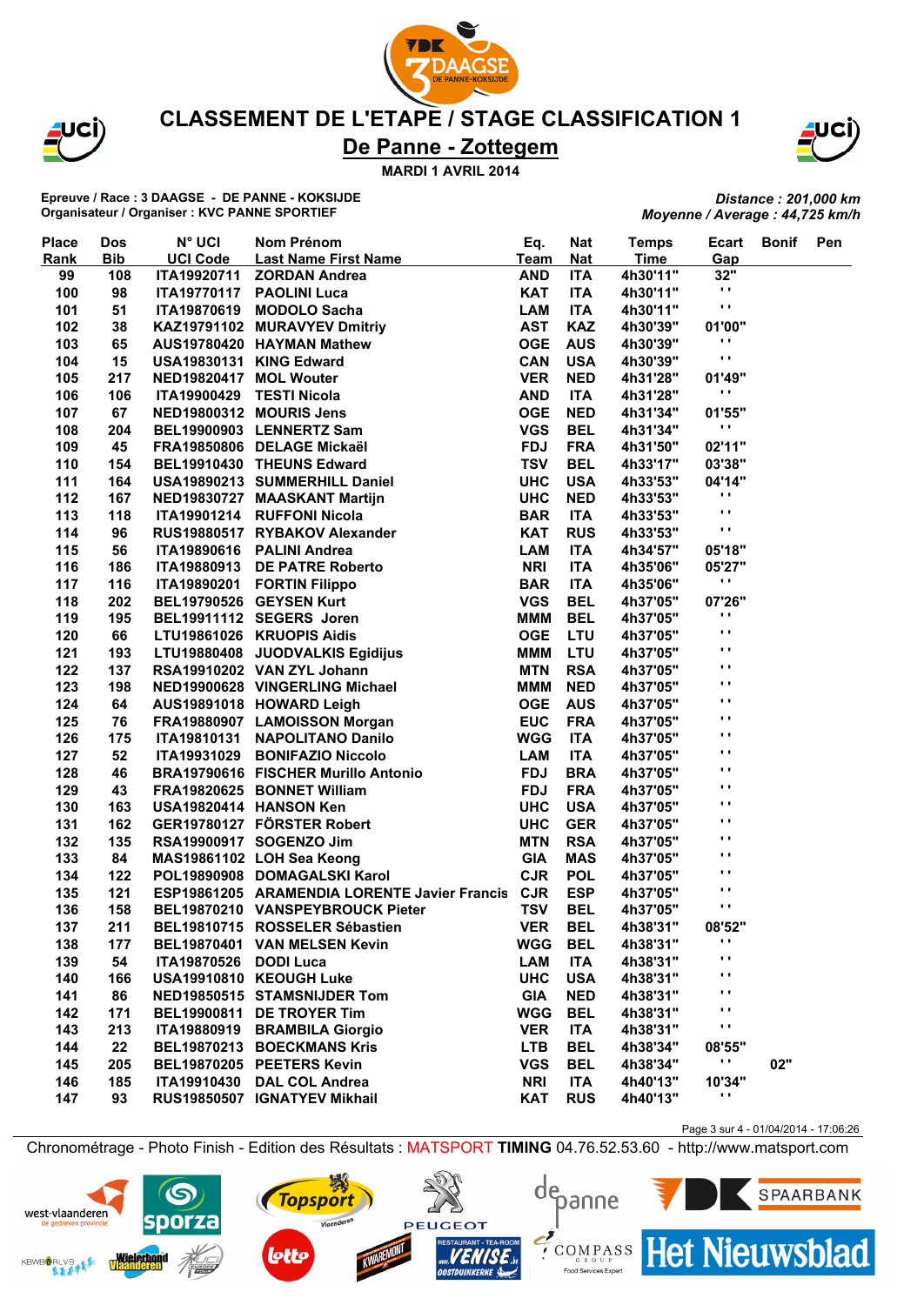



#### **CLASSEMENT DE L'ETAPE / STAGE CLASSIFICATION 1**

# **De Panne - Zottegem**

**MARDI 1 AVRIL 2014**

**Epreuve / Race : 3 DAAGSE - DE PANNE - KOKSIJDE Organisateur / Organiser : KVC PANNE SPORTIEF**

*Distance : 201,000 km Moyenne / Average : 44,725 km/h*

| Place | <b>Dos</b>         | $N^{\circ}$ UCI                | Nom Prénom                      | Eq.         | <b>Nat</b> | <b>Temps</b> | Ecart          | <b>Bonif</b>  | <b>Pen</b> |
|-------|--------------------|--------------------------------|---------------------------------|-------------|------------|--------------|----------------|---------------|------------|
| Rank  | <b>Bib</b>         | <b>UCI Code</b>                | <b>Last Name First Name</b>     | <b>Team</b> | <b>Nat</b> | <b>Time</b>  | Gap            |               |            |
| 148   | 181                |                                | PAN19901126 CARRETERO Ramon     | <b>NRI</b>  | <b>PAN</b> | 4h40'13"     | $\blacksquare$ |               |            |
| 149   | 208                |                                | BEL19920530 WYNANTS Nick        | <b>VGS</b>  | <b>BEL</b> | 4h40'13"     | $\mathbf{r}$ . |               |            |
| 150   | 183                | <b>ITA19801127</b>             | <b>CHICCHI Francesco</b>        | <b>NRI</b>  | <b>ITA</b> | 4h40'15"     | 10'36"         |               |            |
| 151   | 188                | <b>ITA19890126</b>             | <b>POZZO Mattia</b>             | <b>NRI</b>  | <b>ITA</b> | 4h40'15"     | $\cdots$       |               |            |
| 152   | 132                | ERI19830110                    | <b>DEBESAY Ferekalsi</b>        | <b>MTN</b>  | <b>ERI</b> | 4h40'15"     | $\mathbf{r}$ . |               |            |
| 153   | 33                 | <b>ITA19840801</b>             | <b>GAVAZZI Francesco</b>        | <b>AST</b>  | <b>ITA</b> | 4h40'15"     | $\mathbf{r}$   |               |            |
| 154   | 207                |                                | BEL19900711 VERMOTE Alphonse    | <b>VGS</b>  | <b>BEL</b> | 4h40'15"     | $\mathbf{r}$   |               |            |
| 155   | 215                |                                | BEL19800317 GARDEYN Gorik       | <b>VER</b>  | <b>BEL</b> | 4h40'15"     | $\mathbf{r}$   |               |            |
| 156   | 197                |                                | BEL19930216 VERMEULEN Emiel     | <b>MMM</b>  | <b>BEL</b> | 4h40'15"     | $\mathbf{r}$   |               |            |
| 157   | 24                 | <b>BEL19911003 DE BIE Sean</b> |                                 | <b>LTB</b>  | <b>BEL</b> | 4h40'15"     | $\mathbf{r}$   |               |            |
| 158   | $112$              | <b>ITA19890927</b>             | <b>BOEM Nicola</b>              | <b>BAR</b>  | <b>ITA</b> | 4h40'15"     | $\blacksquare$ |               |            |
| 159   | 143                | <b>SLO19880717 JARC Blaz</b>   |                                 | <b>TNE</b>  | <b>SLO</b> | 4h40'15"     | $\mathbf{r}$ . |               |            |
| 160   | 145                |                                | GER19830713 SCHILLINGER Andreas | <b>TNE</b>  | <b>GER</b> | 4h40'15"     | $\mathbf{r}$ . |               |            |
| 161   | 216                |                                | BEL19880703 GOOVAERTS Tom       | <b>VER</b>  | <b>BEL</b> | 4h40'15"     | $\mathbf{r}$   |               |            |
| 162   | 192                |                                | BEL19911029 DEVRIENDT Tom       | <b>MMM</b>  | <b>BEL</b> | 4h40'15"     | $\blacksquare$ | 04"           |            |
| 163   | 212                |                                | GER19880223 WEBER Sascha        | <b>VER</b>  | <b>GER</b> | 4h40'15"     | $\mathbf{r}$ . |               |            |
| 164   | 41                 |                                | FRA19810522 MANGEL Laurent      | <b>FDJ</b>  | <b>FRA</b> | 4h40'15"     | $\mathbf{r}$ . |               |            |
| 165   | 133                |                                | RSA19890511 POTGIETER Bradley   | <b>MTN</b>  | <b>RSA</b> | 4h40'15"     | $\blacksquare$ |               |            |
|       | <b>Abandon</b>     |                                |                                 |             |            |              |                |               |            |
|       | 28                 |                                | BEL19790908 WILLEMS Frederik    | <b>LTB</b>  | <b>BEL</b> |              | AB             |               |            |
|       | 61                 |                                | NZL19870722 BEWLEY Sam          | <b>OGE</b>  | <b>NZL</b> |              | <b>AB</b>      |               |            |
|       | 214                | <b>LTU19900720</b>             | <b>DZERVUS Darijus</b>          | <b>VER</b>  | LTU        |              | AB             |               |            |
|       |                    |                                |                                 |             |            |              |                | 3 coureur(s). |            |
|       | <b>Non Partant</b> |                                |                                 |             |            |              |                |               |            |
|       | 1                  |                                | GBR19850521 CAVENDISH Mark      | <b>OPQ</b>  | <b>GBR</b> |              | <b>NP</b>      |               |            |
|       | 73                 | FRA19791207                    | <b>ENGOULVENT Jimmy</b>         | <b>EUC</b>  | <b>FRA</b> |              | <b>NP</b>      |               |            |
|       |                    |                                |                                 |             |            |              |                | 2 coureur(s). |            |

Page 4 sur 4 - 01/04/2014 - 17:06:26

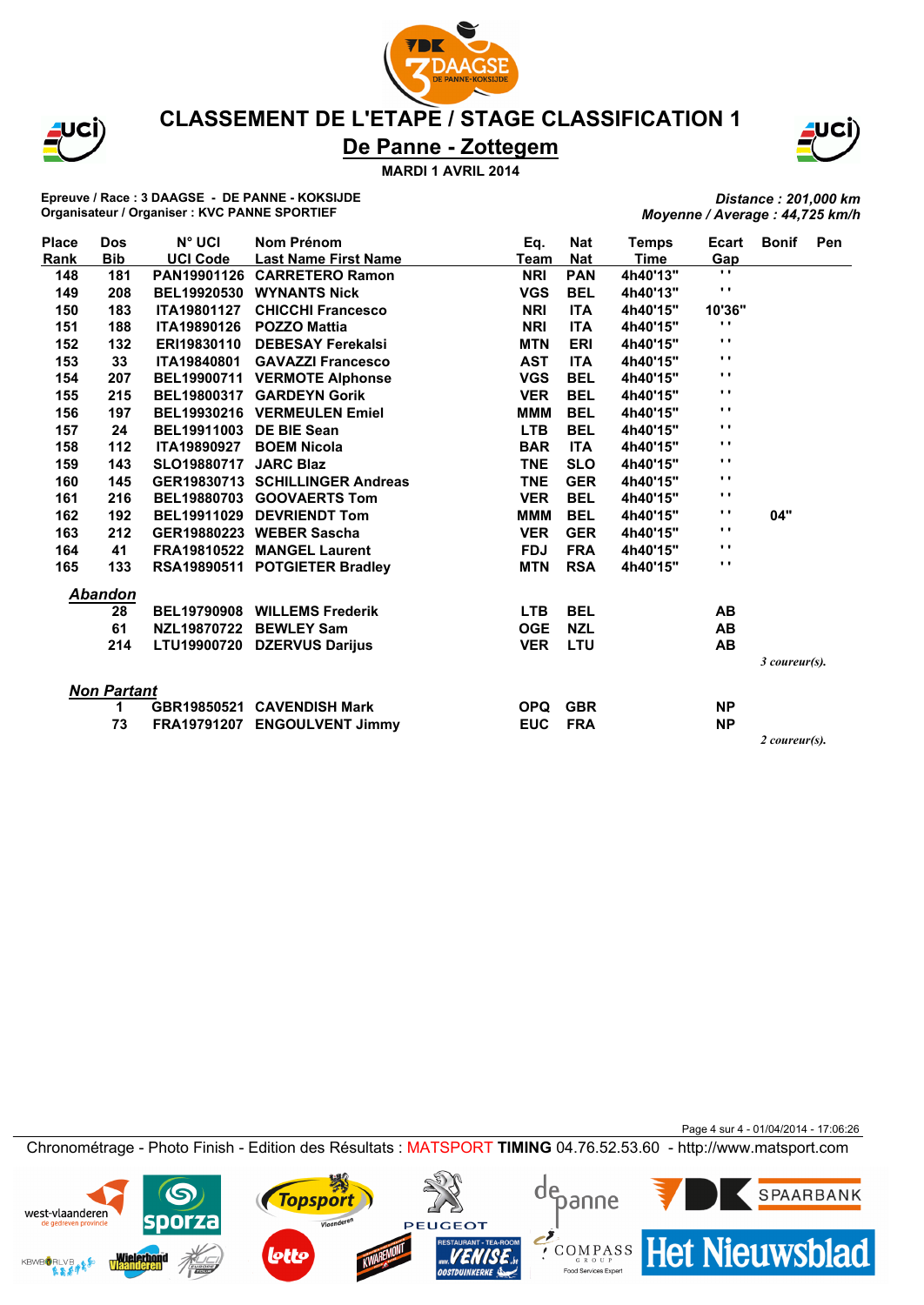

# **De Panne - Zottegem 3 DAAGSE - DE PANNE - KOKSIJDE**

**MARDI 1 AVRIL 2014**

**PHOTO FINISH**



Page 1 sur 1 - 01/04/2014 - 16:42:16 Chronométrage - Photo Finish - Edition des Résultats : MATSPORT **TIMING** 04.76.52.53.60 - http://www.matsport.com

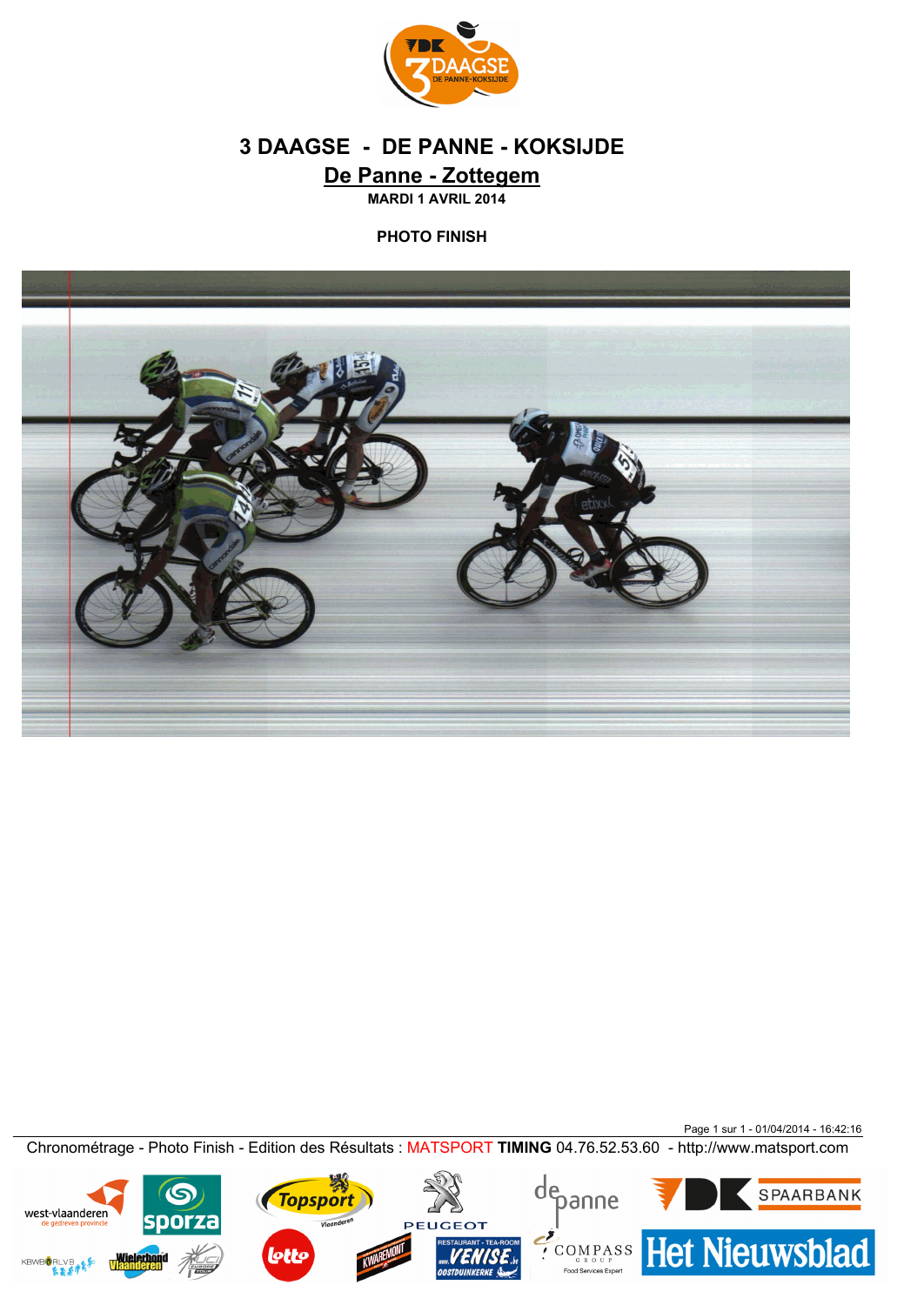

 $\overline{a}$ 

### **CLASSEMENT GENERAL / GENERAL CLASSIFICATION 1**

# **De Panne - Zottegem**

**MARDI 1 AVRIL 2014**

**Epreuve / Race :** 3 DAAGSE - DE PANNE - KOKSIJDE **Organisateur / Organiser :** KVC PANNE SPORTIEF



*Distance : 201,000 km Moyenne / Average : 44,725 km/h*

| <b>Place Dos</b> |                | <b>N° UCI</b>      | Nom Prénom                      | Eq.         | <b>Nat</b> | <b>Temps</b>   | <b>Ecart</b>                         |
|------------------|----------------|--------------------|---------------------------------|-------------|------------|----------------|--------------------------------------|
| Rank             | <b>Bib</b>     | <b>UCI Code</b>    | <b>Last Name First Name</b>     | <b>Team</b> | <b>Nat</b> | <b>Time</b>    | Gap                                  |
| 1                | 11             | SVK19900126        | <b>SAGAN Peter</b>              | <b>CAN</b>  | <b>SVK</b> | 4h29'29"       | 00"                                  |
| $\mathbf 2$      | 14             | ITA19850101        | <b>GATTO Oscar</b>              | <b>CAN</b>  | <b>ITA</b> | 4h29'33"       | 04"                                  |
| 3                | 157            | BEL19900601        | <b>VAN BILSEN Kenneth</b>       | <b>TSV</b>  | <b>BEL</b> | 4h29'35"       | 06"                                  |
| 4                | 5              | BEL19800930        | <b>STEEGMANS Gert</b>           | <b>OPQ</b>  | <b>BEL</b> | 4h29'36"       | 07"                                  |
| 5                | 172            | BEL19880929        | <b>DE VREESE Laurens</b>        | <b>WGG</b>  | <b>BEL</b> | 4h29'39"       | 10"                                  |
| 6                | 187            | ITA19850510        | <b>FINETTO Mauro</b>            | <b>NRI</b>  | <b>ITA</b> | .,             | .,                                   |
| 7                | 75             | FRA19841126        | <b>JEROME Vincent</b>           | <b>EUC</b>  | <b>FRA</b> | $\cdots$       | $\cdots$                             |
| 8                | 6              | NED19840518        | <b>TERPSTRA Niki</b>            | <b>OPQ</b>  | <b>NED</b> | $\blacksquare$ | $\blacksquare$                       |
| 9                | 174            | BEL19870401        | <b>BAUGNIES Jérome</b>          | <b>WGG</b>  | <b>BEL</b> | $\blacksquare$ | $\blacksquare$                       |
| 10               | 201            | BEL19871107        | <b>CORDEEL Sander</b>           | <b>VGS</b>  | <b>BEL</b> | $\blacksquare$ | $\blacksquare$                       |
| 11               | $\overline{7}$ | BEL19910214        | <b>VAN KEIRSBULCK Guillaume</b> | <b>OPQ</b>  | <b>BEL</b> | 4h29'42"       | 13"                                  |
| 12               | 42             | FRA19910826        | <b>DEMARE Arnaud</b>            | <b>FDJ</b>  | <b>FRA</b> | 4h29'50"       | 21"                                  |
| 13               | 62             | AUS19910409        | <b>DURBRIDGE Luke</b>           | <b>OGE</b>  | <b>AUS</b> | .,             | $\mathbf{r}$                         |
| 14               | 153            | BEL19890821        | <b>STEELS Stijn</b>             | <b>TSV</b>  | <b>BEL</b> | 4h29'52"       | 23"                                  |
| 15               | 151            | BEL19910410        | <b>LAMPAERT Yves</b>            | <b>TSV</b>  | <b>BEL</b> | 4h29'56"       | 27"                                  |
| 16               | 12             | POL19850307        | <b>BODNAR Maciej</b>            | <b>CAN</b>  | <b>POL</b> | 4h29'57"       | 28"                                  |
| 17               | 81             | GER19880511        | <b>KITTEL Marcel</b>            | <b>GIA</b>  | <b>GER</b> | 4h29'58"       | <b>29"</b>                           |
| 18               | 91             | NOR19870705        | <b>KRISTOFF Alexander</b>       | <b>KAT</b>  | <b>NOR</b> | .,             | $\cdots$                             |
| 19               | 53             | ITA19890813        | <b>CIMOLAI Davide</b>           | <b>LAM</b>  | <b>ITA</b> | $\blacksquare$ | .,                                   |
| 20               | 25             | BEL19841110        | <b>DEHAES Kenny</b>             | <b>LTB</b>  | <b>BEL</b> | $\cdots$       | $\blacksquare$                       |
| 21               | 107            | NED19820930        | <b>VAN HUMMEL Kenny Robert</b>  | <b>AND</b>  | <b>NED</b> | $\cdots$       | $\blacksquare$                       |
| 22               | 128            | ITA19840612        | <b>VIGANO Davide</b>            | <b>CJR</b>  | <b>ITA</b> | $\blacksquare$ | $\blacksquare$                       |
| 23               | 31             | ITA19890612        | <b>GUARDINI Andrea</b>          | <b>AST</b>  | <b>ITA</b> | $\blacksquare$ | $\blacksquare$                       |
| 24               | $\overline{2}$ | GBR19900701        | <b>FENN Andrew</b>              | <b>OPQ</b>  | <b>GBR</b> | $\blacksquare$ | $\blacksquare$                       |
| 25               | 176            | BEL19890125        | <b>ROBERT Frederique</b>        | <b>WGG</b>  | <b>BEL</b> | $\blacksquare$ | $\blacksquare$                       |
| 26               | 218            | BEL19910125        | <b>STALLAERT Joeri</b>          | <b>VER</b>  | <b>BEL</b> | $\blacksquare$ | $\blacksquare$                       |
| 27               | 184            | <b>BRA19871020</b> | <b>ANDRIATO Rafael</b>          | <b>NRI</b>  | <b>BRA</b> | $\blacksquare$ | $\blacksquare$                       |
| 28               | 156            | BEL19880813        | <b>VAN STAEYEN Michael</b>      | <b>TSV</b>  | <b>BEL</b> | $\blacksquare$ | $\blacksquare$                       |
| 29               | 95             | RUS19860221        | <b>PORSEV Alexander</b>         | <b>KAT</b>  | <b>RUS</b> | $\cdots$       | $\blacksquare$                       |
| 30               | 182            | ITA19820419        | <b>COLLI Daniele</b>            | <b>NRI</b>  | <b>ITA</b> | $\cdots$       | $\blacksquare$                       |
| 31               | 16             | SLO19861125        | <b>KOREN Kristijan</b>          | <b>CAN</b>  | <b>SLO</b> | $\blacksquare$ | $\blacksquare$                       |
| 32               | 114            | ITA19880822        | <b>COLEDAN Marco</b>            | <b>BAR</b>  | <b>ITA</b> | $\blacksquare$ | $\blacksquare$                       |
| 33               | 161            | ITA19840716        | <b>BAZZANA Alessandro</b>       | <b>UHC</b>  | <b>ITA</b> | $\cdots$       | $\blacksquare$                       |
| 34               | 4              | AUS19821022        | <b>RENSHAW Mark</b>             | <b>OPQ</b>  | <b>AUS</b> | $\blacksquare$ | $\blacksquare$                       |
| 35               | 36             | KAZ19870307        | <b>TLEUBAYEV Ruslan</b>         | <b>AST</b>  | <b>KAZ</b> | $\blacksquare$ | $\blacksquare$                       |
| 36               | 178            | BEL19780826        | <b>VAN LANDSCHOOT James</b>     | <b>WGG</b>  | <b>BEL</b> | $\mathbf{r}$   | .,                                   |
| 37               | 126            | ESP19891015        | <b>MAS BONET Luis Guillermo</b> | <b>CJR</b>  | <b>ESP</b> | $\cdots$       | $\cdots$                             |
| 38               | 134            | ALG19000104        | <b>REGUIGUI Youcef</b>          | <b>MTN</b>  | <b>ALG</b> | $\blacksquare$ | $\cdots$                             |
| 39               | 131            | GER19870614        | <b>REIMER Martin</b>            | <b>MTN</b>  | <b>GER</b> | $\blacksquare$ | $\cdots$                             |
| 40               | 206            | NED19861112        | <b>RUIJGH Rob</b>               | VGS         | <b>NED</b> |                |                                      |
| 41               | 141            | CZE19841207        | <b>BARTA Jan</b>                | <b>TNE</b>  | <b>CZE</b> | $\cdots$       | ,,                                   |
| 42               | 196            | BEL19890326        | <b>STEVENS Timothy</b>          | <b>MMM</b>  | <b>BEL</b> | $\cdots$       | $\cdots$                             |
| 43               | 82             | SWE19900216        | <b>AHLSTRAND Jonas</b>          | <b>GIA</b>  | <b>SWE</b> | $\cdots$       | ,,                                   |
| 44               | 191            | NED19930328        | <b>DE MAN Jaap</b>              | ммм         | <b>NED</b> | $\cdots$       | $\cdots$                             |
| 45               | 147            | GBR19900212        | <b>THWAITES Scott</b>           | <b>TNE</b>  | <b>GBR</b> | $\cdots$       | $\cdots$                             |
| 46               | 203            | BEL19780411        | <b>HULSMANS Kevin</b>           | <b>VGS</b>  | <b>BEL</b> | $\blacksquare$ | $\cdots$                             |
| 47               | 48             | FRA19901003        | <b>LE BON Johan</b>             | <b>FDJ</b>  | <b>FRA</b> | $\mathbf{r}$   | $\cdots$                             |
| 48               | 94             | <b>RUS19890624</b> | <b>KUZNETSOV Viacheslav</b>     | <b>KAT</b>  | <b>RUS</b> | $\cdots$       | $\cdots$                             |
| 49               | 34             | KAZ19860313        | <b>GRUZDEV Dmitriy</b>          | <b>AST</b>  | <b>KAZ</b> | $\cdots$       | .,                                   |
| 50               | 88             | NED19840914        | <b>VEELERS Tom</b>              | <b>GIA</b>  | <b>NED</b> | $\cdots$       | $\cdots$                             |
| 51               | 37             | KAZ19840512        | <b>IGLINSKIY Valentin</b>       | <b>AST</b>  | <b>KAZ</b> | $\cdots$       | $\blacksquare$                       |
|                  |                |                    |                                 |             |            |                | Page 1 sur 4 - 01/04/2014 - 17:06:43 |



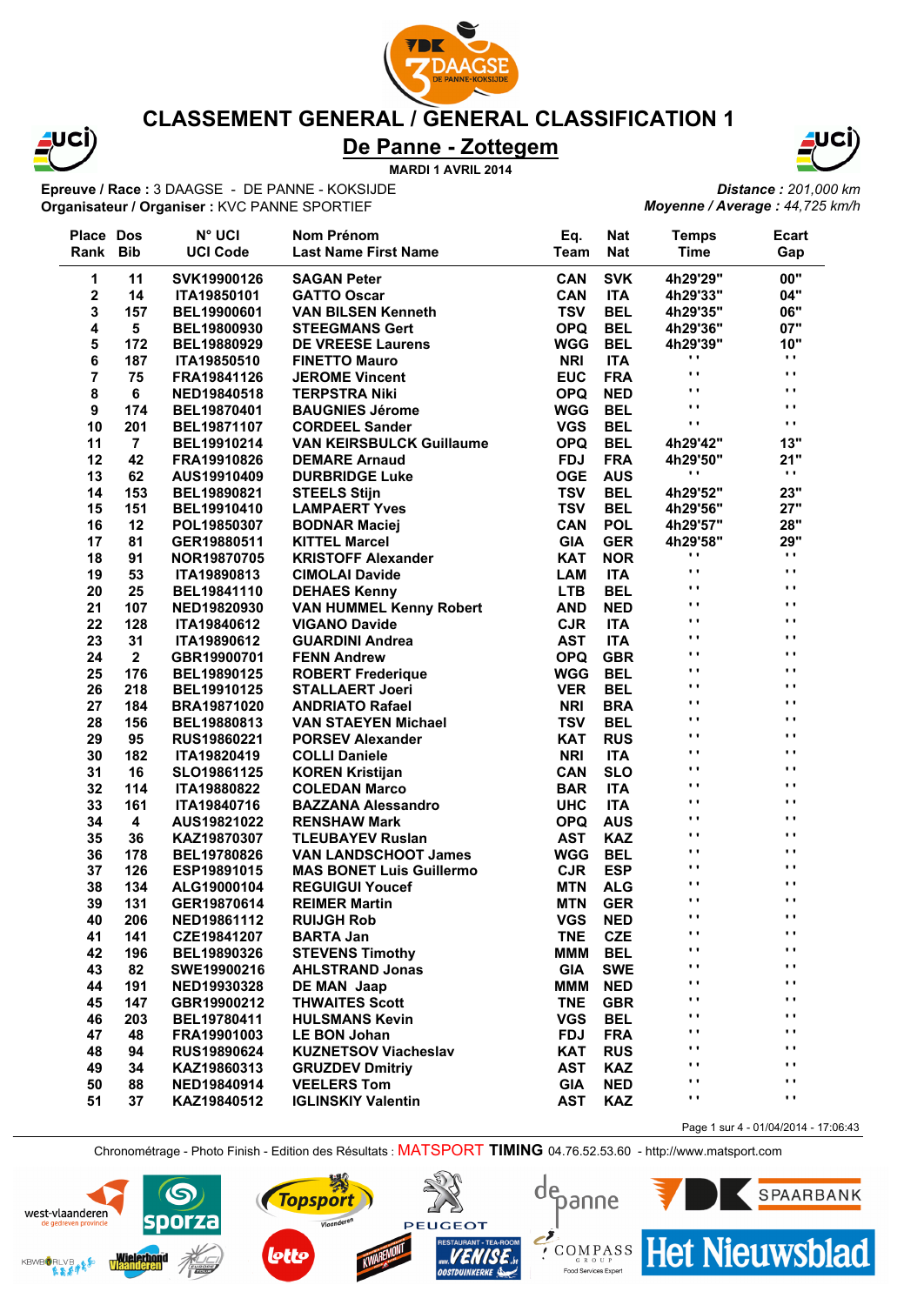

west-vlaanderen

**KBWBORLVB** 

#### **CLASSEMENT GENERAL / GENERAL CLASSIFICATION 1**

# **De Panne - Zottegem**

**MARDI 1 AVRIL 2014**

**Epreuve / Race :** 3 DAAGSE - DE PANNE - KOKSIJDE **Organisateur / Organiser :** KVC PANNE SPORTIEF



*Distance : 201,000 km Moyenne / Average : 44,725 km/h*

| Place Dos |            | <b>N° UCI</b>      | Nom Prénom                     | Eq.         | <b>Nat</b> | <b>Temps</b>         | Ecart           |
|-----------|------------|--------------------|--------------------------------|-------------|------------|----------------------|-----------------|
| Rank      | <b>Bib</b> | <b>UCI Code</b>    | <b>Last Name First Name</b>    | <b>Team</b> | <b>Nat</b> | <b>Time</b>          | Gap             |
| 52        | 111        | ITA19900517        | <b>COLBRELLI Sonny</b>         | <b>BAR</b>  | <b>ITA</b> | $\cdot$              | $\blacksquare$  |
| 53        | 173        | BEL19880224        | <b>GHYSELINCK Jan</b>          | <b>WGG</b>  | <b>BEL</b> | $\bullet$ $\bullet$  | $\blacksquare$  |
| 54        | 102        | NED19830513        | <b>HOOGERLAND Johnny</b>       | <b>AND</b>  | <b>NED</b> | $\ddot{\phantom{1}}$ | $\cdot$ $\cdot$ |
| 55        | 3          | SVK19850221        | <b>VELITS Martin</b>           | <b>OPQ</b>  | <b>SVK</b> | $\mathbf{r}$ .       | $\blacksquare$  |
| 56        | 8          | BEL19890726        | <b>VERMOTE Julien</b>          | <b>OPQ</b>  | <b>BEL</b> | $\ddot{\phantom{1}}$ | $\blacksquare$  |
| 57        | 127        | ESP19900717        | <b>FRAILE Omar</b>             | <b>CJR</b>  | <b>ESP</b> | $\blacksquare$       | $\blacksquare$  |
| 58        | 63         | AUS19910817        | <b>HEPBURN Michael</b>         | <b>OGE</b>  | <b>AUS</b> | $\ddot{\phantom{1}}$ | $\blacksquare$  |
| 59        | 101        | ITA19840612        | <b>BANDIERA Marco</b>          | <b>AND</b>  | <b>ITA</b> | $\blacksquare$       | $\blacksquare$  |
| 60        | 13         | AUT19880929        | <b>KRIZEK Matthias</b>         | CAN         | <b>AUT</b> | $\blacksquare$       | $\blacksquare$  |
| 61        | 104        | ITA19881002        | <b>PARRINELLO Antonino</b>     | <b>AND</b>  | <b>ITA</b> | $\blacksquare$       | $\blacksquare$  |
| 62        | 152        | BEL19890127        | <b>SALOMEIN Jarl</b>           | <b>TSV</b>  | <b>BEL</b> | $\blacksquare$       | $\blacksquare$  |
| 63        | 124        | ESP19910114        | <b>GRIJALBA Fernando</b>       | <b>CJR</b>  | <b>ESP</b> | $\blacksquare$       | $\blacksquare$  |
| 64        | 142        | AUS19870927        | <b>DEMPSTER Zakkari</b>        | <b>TNE</b>  | <b>AUS</b> | $\blacksquare$       | $\blacksquare$  |
| 65        | 58         | ARG19830307        | <b>RICHEZE Maximiliano</b>     | <b>LAM</b>  | <b>ARG</b> | $\ddot{\phantom{1}}$ | Ω.              |
| 66        | 165        | <b>USA19790806</b> | <b>JONES Christopher</b>       | <b>UHC</b>  | <b>USA</b> | $\blacksquare$       | $\cdot$ $\cdot$ |
| 67        | 85         | SWE19910222        | <b>LUDVIGSSON Tobias</b>       | <b>GIA</b>  | <b>SWE</b> | $\ddot{\phantom{1}}$ | $\blacksquare$  |
| 68        | 55         | ITA19890131        | <b>FAVILLI Elia</b>            | <b>LAM</b>  | <b>ITA</b> | $\cdot$              | $\cdots$        |
| 69        | 168        | <b>USA19841215</b> | <b>MURPHY John</b>             | <b>UHC</b>  | <b>USA</b> | $\blacksquare$       | $\cdot$ $\cdot$ |
| 70        | 123        | ESP19910301        | <b>FERNANDEZ ANDUJAR Ruben</b> | <b>CJR</b>  | <b>ESP</b> | $\blacksquare$       | $\blacksquare$  |
| 71        | 125        | URU19850603        | <b>FERRARI Fabricio</b>        | <b>CJR</b>  | <b>URU</b> | $\bullet$ $\bullet$  | $\blacksquare$  |
| 72        | 17         | ITA19850218        | <b>SABATINI Fabio</b>          | <b>CAN</b>  | <b>ITA</b> | $\ddot{\phantom{1}}$ | $\cdot$         |
| 73        | 103        | ITA19880128        | <b>FACCHINI Patrick</b>        | <b>AND</b>  | <b>ITA</b> | $\blacksquare$       | $\cdot$         |
| 74        | 105        | <b>VEN19850225</b> | <b>RODRIGUEZ Jackson</b>       | <b>AND</b>  | <b>VEN</b> | $\blacksquare$       | $\blacksquare$  |
| 75        | 27         | BEL19860916        | <b>VAN GENECHTEN Jonas</b>     | <b>LTB</b>  | <b>BEL</b> | $\blacksquare$       | $\blacksquare$  |
| 76        | 44         | FRA19800317        | <b>BOUCHER David</b>           | <b>FDJ</b>  | <b>FRA</b> | $\blacksquare$       | $\blacksquare$  |
| 77        | 32         | KAZ19910828        | <b>FOMINYKH Daniil</b>         | <b>AST</b>  | <b>KAZ</b> | . .                  | $\blacksquare$  |
| 78        | 155        | BEL19890511        | <b>WALLAYS Jelle</b>           | <b>TSV</b>  | <b>BEL</b> | $\ddot{\phantom{1}}$ | $\blacksquare$  |
| 79        | 144        | GER19890824        | <b>MATZKA Ralf</b>             | <b>TNE</b>  | <b>GER</b> | $\blacksquare$       | $\blacksquare$  |
| 80        | 71         | FRA19890605        | <b>COUSIN Jérôme</b>           | <b>EUC</b>  | <b>FRA</b> | $\blacksquare$       | $\blacksquare$  |
| 81        | 74         | FRA19810625        | <b>GENÉ Yohann</b>             | <b>EUC</b>  | <b>FRA</b> | $\blacksquare$       | $\blacksquare$  |
| 82        | 72         | CAN19910912        | <b>DUCHESNE Antoine</b>        | <b>EUC</b>  | CAN        | $\blacksquare$       | $\blacksquare$  |
| 83        | 18         | ITA19840716        | <b>MARANGONI Alan</b>          | <b>CAN</b>  | <b>ITA</b> | $\blacksquare$       | $\blacksquare$  |
| 84        | 194        | NED19930812        | <b>POT Sebastiaan</b>          | <b>MMM</b>  | <b>NED</b> | $\blacksquare$       | $\blacksquare$  |
| 85        | 23         | NOR19900208        | <b>BREEN Vegard</b>            | <b>LTB</b>  | <b>NOR</b> | $\blacksquare$       | $\cdot$ $\cdot$ |
| 86        | 26         | NED19880616        | <b>LIGTHART Pim</b>            | <b>LTB</b>  | <b>NED</b> | $\blacksquare$       | $\cdot$ $\cdot$ |
| 87        | 47         | FRA19841212        | <b>LADAGNOUS Matthieu</b>      | <b>FDJ</b>  | <b>FRA</b> | $\blacksquare$       | $\blacksquare$  |
| 88        | 113        | ITA19881226        | <b>CANOLA Marco</b>            | <b>BAR</b>  | <b>ITA</b> | $\blacksquare$       | $\blacksquare$  |
| 89        | 35         | KAZ19910314        | <b>KAMYSHEV Arman</b>          | <b>AST</b>  | <b>KAZ</b> | $\blacksquare$       | $\blacksquare$  |
| 90        | 136        | RSA19860412        | <b>THOMSON Jay Robert</b>      | <b>MTN</b>  | <b>RSA</b> | $\blacksquare$       | $\cdots$        |
| 91        | 115        | <b>ITA19870324</b> | <b>COLONNA Paolo</b>           | <b>BAR</b>  | <b>ITA</b> |                      |                 |
| 92        | 92         | AUT19910401        | <b>HALLER Marco</b>            | <b>KAT</b>  | <b>AUT</b> | $\blacksquare$       | .,              |
| 93        | 68         | CAN19770509        | <b>TUFT Svein</b>              | <b>OGE</b>  | <b>CAN</b> | $\blacksquare$       | $\blacksquare$  |
| 94        | 77         | FRA19880504        | <b>MARTINEZ Yannick</b>        | <b>EUC</b>  | <b>FRA</b> | Ω,                   | $\blacksquare$  |
| 95        | 138        | RSA19841019        | <b>VAN NIEKERK Dennis</b>      | <b>MTN</b>  | <b>RSA</b> | $\cdots$             | $\blacksquare$  |
| 96        | 83         | BEL19840402        | <b>DE BACKER Bert</b>          | <b>GIA</b>  | <b>BEL</b> | $\blacksquare$       | $\blacksquare$  |
| 97        | 87         | NED19850613        | <b>TIMMER Albert</b>           | <b>GIA</b>  | <b>NED</b> | $\blacksquare$       | $\blacksquare$  |
| 98        | 97         | GER19890219        | <b>SELIG Rüdiger</b>           | <b>KAT</b>  | <b>GER</b> | .,                   | $\blacksquare$  |
| 99        | 108        | ITA19920711        | <b>ZORDAN Andrea</b>           | <b>AND</b>  | <b>ITA</b> | 4h30'11"             | 42"             |
| 100       | 98         | ITA19770117        | <b>PAOLINI Luca</b>            | <b>KAT</b>  | <b>ITA</b> | .,                   | . .             |
| 101       | 51         | ITA19870619        | <b>MODOLO Sacha</b>            | <b>LAM</b>  | <b>ITA</b> | $\mathbf{r}$ ,       | Ω.              |
| 102       | 38         | KAZ19791102        | <b>MURAVYEV Dmitriy</b>        | <b>AST</b>  | <b>KAZ</b> | 4h30'39"             | 01'10"          |
|           |            |                    |                                |             |            |                      |                 |

Page 2 sur 4 - 01/04/2014 - 17:06:43



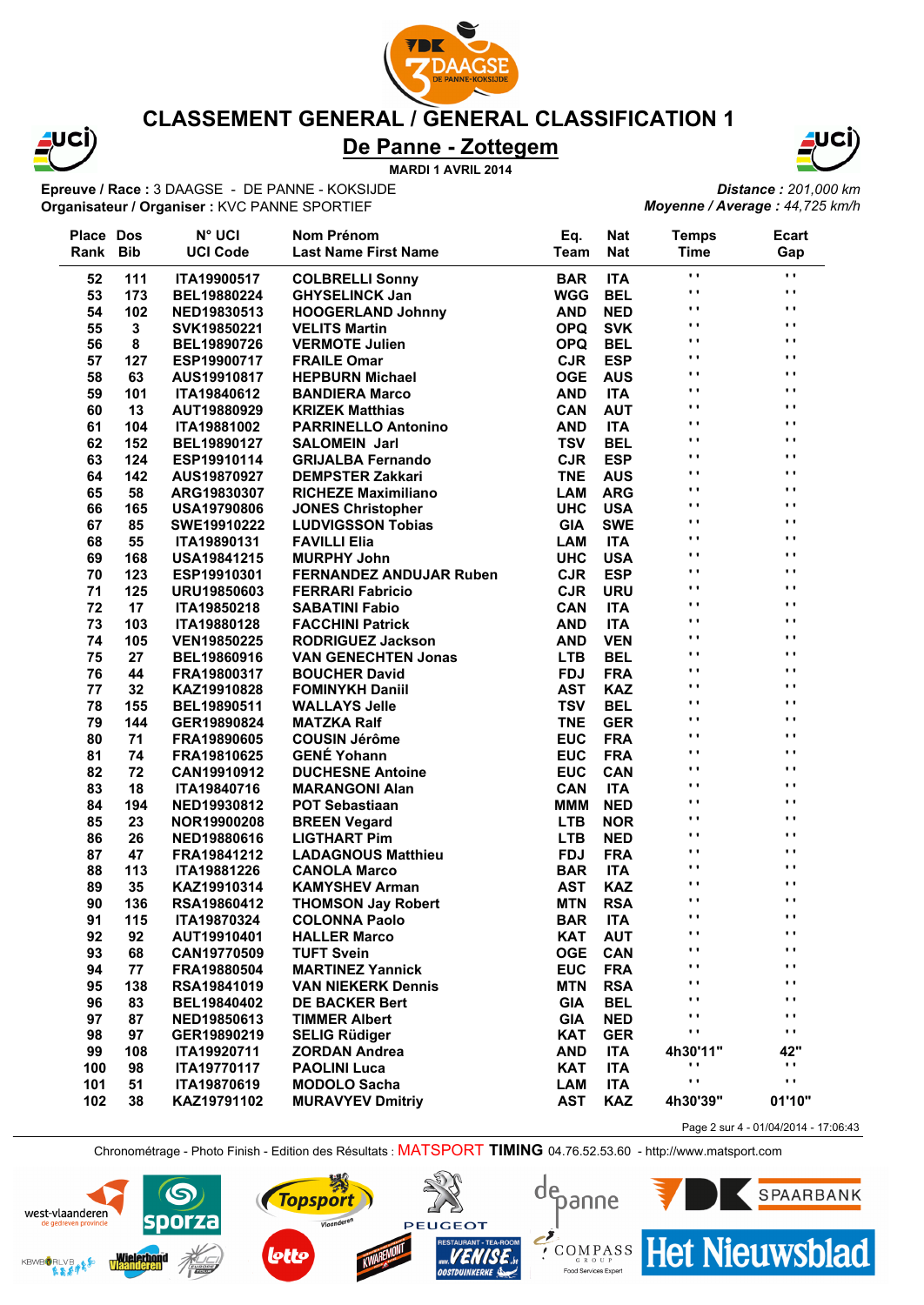

### **CLASSEMENT GENERAL / GENERAL CLASSIFICATION 1**

# **De Panne - Zottegem**

**MARDI 1 AVRIL 2014**

**Epreuve / Race :** 3 DAAGSE - DE PANNE - KOKSIJDE **Organisateur / Organiser :** KVC PANNE SPORTIEF



*Distance : 201,000 km Moyenne / Average : 44,725 km/h*

| <b>Place Dos</b> |     | N <sup>°</sup> UCI | Nom Prénom                              | Eq.         | <b>Nat</b> | <b>Temps</b>               | Ecart                    |
|------------------|-----|--------------------|-----------------------------------------|-------------|------------|----------------------------|--------------------------|
| Rank Bib         |     | <b>UCI Code</b>    | <b>Last Name First Name</b>             | <b>Team</b> | <b>Nat</b> | <b>Time</b>                | Gap                      |
| 103              | 65  | AUS19780420        | <b>HAYMAN Mathew</b>                    | <b>OGE</b>  | <b>AUS</b> | $\mathbf{r}$               | $\mathbf{r}$             |
| 104              | 15  | <b>USA19830131</b> | <b>KING Edward</b>                      | <b>CAN</b>  | <b>USA</b> | $\mathbf{r}$               | $\mathbf{r}$             |
| 105              | 217 | NED19820417        | <b>MOL Wouter</b>                       | <b>VER</b>  | <b>NED</b> | 4h31'28"                   | 01'59"                   |
| 106              | 106 | <b>ITA19900429</b> | <b>TESTI Nicola</b>                     | <b>AND</b>  | <b>ITA</b> | $\cdot$                    | $\mathbf{r}$             |
| 107              | 67  | NED19800312        | <b>MOURIS Jens</b>                      | <b>OGE</b>  | <b>NED</b> | 4h31'34"                   | 02'05"                   |
| 108              | 204 | BEL19900903        | <b>LENNERTZ Sam</b>                     | <b>VGS</b>  | <b>BEL</b> | $\cdot$ $\cdot$            | $\mathbf{r}$             |
| 109              | 45  | FRA19850806        | <b>DELAGE Mickaël</b>                   | <b>FDJ</b>  | <b>FRA</b> | 4h31'50"                   | 02'21"                   |
| 110              | 154 | BEL19910430        | <b>THEUNS Edward</b>                    | <b>TSV</b>  | <b>BEL</b> | 4h33'17"                   | 03'48"                   |
| 111              | 164 | <b>USA19890213</b> | <b>SUMMERHILL Daniel</b>                | <b>UHC</b>  | <b>USA</b> | 4h33'53"                   | 04'24"                   |
| 112              | 167 | NED19830727        | <b>MAASKANT Martijn</b>                 | <b>UHC</b>  | <b>NED</b> | $\cdot$ ,                  | $\mathbf{r}$             |
| 113              | 118 | ITA19901214        | <b>RUFFONI Nicola</b>                   | <b>BAR</b>  | <b>ITA</b> | $\blacksquare$             | $\mathbf{r}$             |
| 114              | 96  | <b>RUS19880517</b> | <b>RYBAKOV Alexander</b>                | <b>KAT</b>  | <b>RUS</b> | $\ddot{\phantom{1}}$       | $\blacksquare$           |
| 115              | 56  | ITA19890616        | <b>PALINI Andrea</b>                    | <b>LAM</b>  | <b>ITA</b> | 4h34'57"                   | 05'28"                   |
| 116              | 186 | ITA19880913        | <b>DE PATRE Roberto</b>                 | <b>NRI</b>  | <b>ITA</b> | 4h35'06"                   | 05'37"                   |
| 117              | 116 | ITA19890201        | <b>FORTIN Filippo</b>                   | <b>BAR</b>  | <b>ITA</b> | $\cdot$ ,                  | $\mathbf{r}$             |
| 118              | 202 | BEL19790526        | <b>GEYSEN Kurt</b>                      | <b>VGS</b>  | <b>BEL</b> | 4h37'05"                   | 07'36"                   |
| 119              | 195 | BEL19911112        | <b>SEGERS</b> Joren                     | <b>MMM</b>  | <b>BEL</b> | $\blacksquare$             | $\cdots$                 |
| 120              | 66  | LTU19861026        | <b>KRUOPIS Aidis</b>                    | <b>OGE</b>  | LTU        | $\ddot{\phantom{1}}$       | $\blacksquare$           |
| 121              | 193 | LTU19880408        | <b>JUODVALKIS Egidijus</b>              | <b>MMM</b>  | <b>LTU</b> | $\ddot{\phantom{1}}$       | $\blacksquare$           |
| 122              | 137 | <b>RSA19910202</b> | <b>VAN ZYL Johann</b>                   | <b>MTN</b>  | <b>RSA</b> | $\ddot{\phantom{1}}$       | $\blacksquare$           |
| 123              | 198 | NED19900628        | <b>VINGERLING Michael</b>               | МММ         | <b>NED</b> | $\ddot{\phantom{1}}$       | $\blacksquare$           |
| 124              | 64  | AUS19891018        | <b>HOWARD Leigh</b>                     | <b>OGE</b>  | <b>AUS</b> | $\cdots$                   | $\cdots$                 |
| 125              | 76  | FRA19880907        | <b>LAMOISSON Morgan</b>                 | <b>EUC</b>  | <b>FRA</b> | $\blacksquare$             | $\cdots$                 |
| 126              | 175 | ITA19810131        | <b>NAPOLITANO Danilo</b>                | <b>WGG</b>  | <b>ITA</b> | $\blacksquare$             | $\blacksquare$           |
| 127              | 52  | ITA19931029        | <b>BONIFAZIO Niccolo</b>                | <b>LAM</b>  | <b>ITA</b> | $\blacksquare$             | $\blacksquare$           |
| 128              | 46  | BRA19790616        | <b>FISCHER Murillo Antonio</b>          | <b>FDJ</b>  | <b>BRA</b> | $\blacksquare$             | $\blacksquare$           |
| 129              | 43  | FRA19820625        | <b>BONNET William</b>                   | <b>FDJ</b>  | <b>FRA</b> | $\blacksquare$             | $\blacksquare$           |
| 130              | 163 | <b>USA19820414</b> | <b>HANSON Ken</b>                       | <b>UHC</b>  | <b>USA</b> | $\blacksquare$             | $\blacksquare$           |
|                  | 162 |                    | <b>FÖRSTER Robert</b>                   | <b>UHC</b>  | <b>GER</b> | $\blacksquare$             | $\cdots$                 |
| 131<br>132       | 135 | GER19780127        | <b>SOGENZO Jim</b>                      | <b>MTN</b>  | <b>RSA</b> | $\blacksquare$             | $\blacksquare$           |
| 133              | 84  | <b>RSA19900917</b> |                                         | <b>GIA</b>  | <b>MAS</b> | $\blacksquare$             | $\cdots$                 |
|                  | 122 | MAS19861102        | <b>LOH Sea Keong</b>                    | <b>CJR</b>  | <b>POL</b> | $\blacksquare$             | $\blacksquare$           |
| 134              |     | POL19890908        | <b>DOMAGALSKI Karol</b>                 |             |            | $\blacksquare$             | $\blacksquare$           |
| 135              | 121 | ESP19861205        | <b>ARAMENDIA LORENTE Javier Francis</b> | <b>CJR</b>  | <b>ESP</b> | $\ddot{\phantom{1}}$       | $\blacksquare$           |
| 136              | 158 | BEL19870210        | <b>VANSPEYBROUCK Pieter</b>             | <b>TSV</b>  | <b>BEL</b> |                            |                          |
| 137              | 211 | BEL19810715        | <b>ROSSELER Sébastien</b>               | <b>VER</b>  | <b>BEL</b> | 4h38'31"<br>$\blacksquare$ | 09'02"<br>$\blacksquare$ |
| 138              | 177 | BEL19870401        | <b>VAN MELSEN Kevin</b>                 | <b>WGG</b>  | <b>BEL</b> | $\blacksquare$             | $\blacksquare$           |
| 139              | 54  | ITA19870526        | <b>DODI Luca</b>                        | <b>LAM</b>  | <b>ITA</b> | $\cdots$                   | $\mathbf{L}$             |
| 140              | 166 | <b>USA19910810</b> | <b>KEOUGH Luke</b>                      | <b>UHC</b>  | <b>USA</b> | $\cdots$                   | $\cdots$                 |
| 141              | 86  | NED19850515        | <b>STAMSNIJDER Tom</b>                  | <b>GIA</b>  | <b>NED</b> |                            |                          |
| 142              | 171 | BEL19900811        | <b>DE TROYER Tim</b>                    | <b>WGG</b>  | <b>BEL</b> | . .                        | . .                      |
| 143              | 213 | ITA19880919        | <b>BRAMBILA Giorgio</b>                 | <b>VER</b>  | <b>ITA</b> | $\cdot$                    | $\blacksquare$           |
| 144              | 205 | BEL19870205        | <b>PEETERS Kevin</b>                    | <b>VGS</b>  | <b>BEL</b> | 4h38'32"                   | 09'03"                   |
| 145              | 22  | BEL19870213        | <b>BOECKMANS Kris</b>                   | <b>LTB</b>  | <b>BEL</b> | 4h38'34"                   | 09'05"                   |
| 146              | 192 | BEL19911029        | <b>DEVRIENDT Tom</b>                    | <b>MMM</b>  | <b>BEL</b> | 4h40'11"                   | 10'42"                   |
| 147              | 185 | ITA19910430        | <b>DAL COL Andrea</b>                   | <b>NRI</b>  | <b>ITA</b> | 4h40'13"                   | 10'44"                   |
| 148              | 93  | <b>RUS19850507</b> | <b>IGNATYEV Mikhail</b>                 | <b>KAT</b>  | <b>RUS</b> | .,                         | $\cdot$                  |
| 149              | 181 | PAN19901126        | <b>CARRETERO Ramon</b>                  | <b>NRI</b>  | <b>PAN</b> | $\mathbf{r}$               | $\mathbf{r}$             |
| 150              | 208 | BEL19920530        | <b>WYNANTS Nick</b>                     | <b>VGS</b>  | <b>BEL</b> | $\cdot$                    | $\cdot$ ,                |
| 151              | 183 | ITA19801127        | <b>CHICCHI Francesco</b>                | <b>NRI</b>  | <b>ITA</b> | 4h40'15"                   | 10'46"                   |
| 152              | 188 | ITA19890126        | <b>POZZO Mattia</b>                     | <b>NRI</b>  | <b>ITA</b> | $\blacksquare$             | $\mathbf{r}$             |
| 153              | 132 | ERI19830110        | <b>DEBESAY Ferekalsi</b>                | <b>MTN</b>  | <b>ERI</b> | $\cdot$ ,                  | $\cdot$ ,                |

Chronométrage - Photo Finish - Edition des Résultats : MATSPORT **TIMING** 04.76.52.53.60 - http://www.matsport.com

depanne

G K O U P<br>Food Services Expert



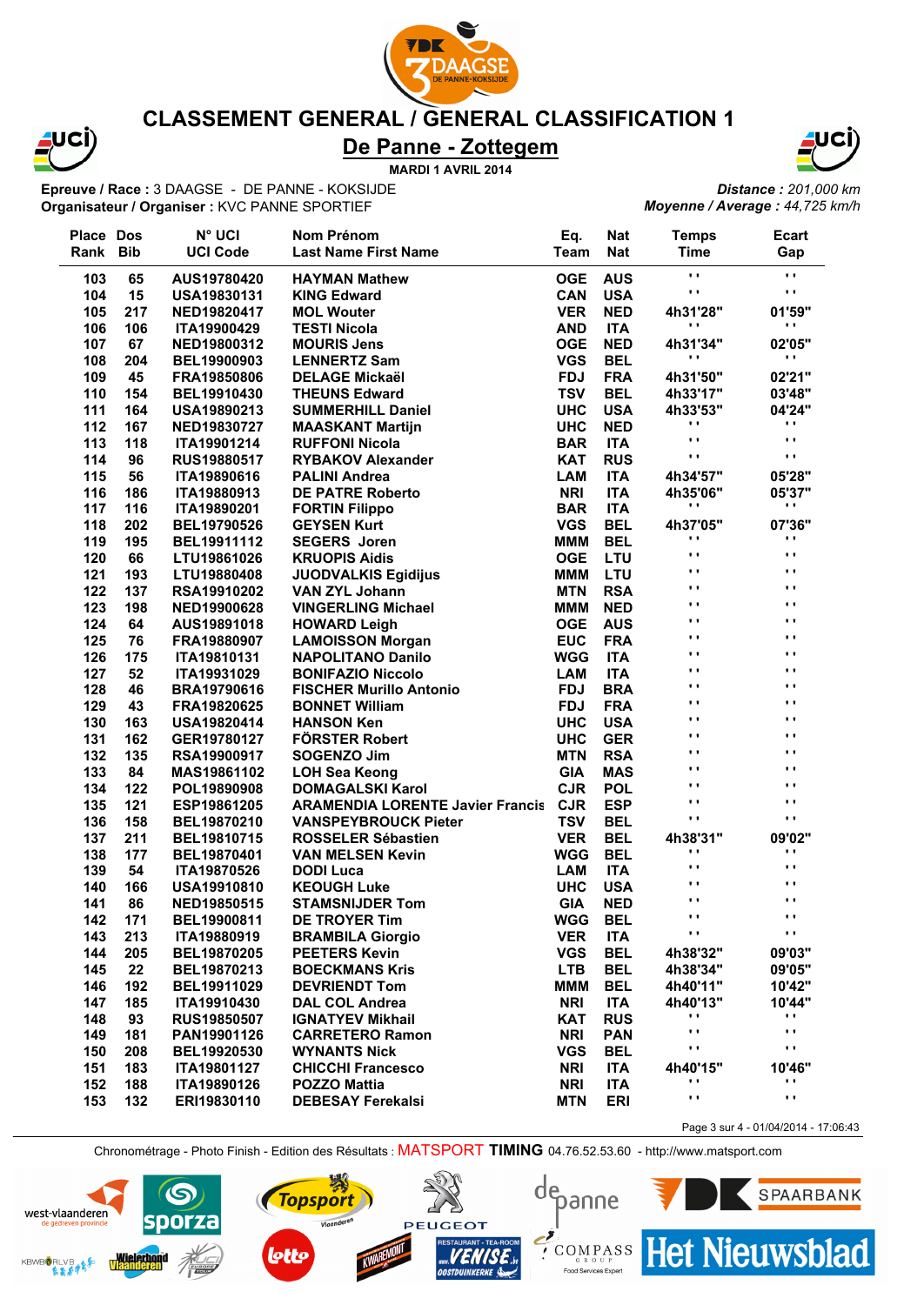

# JCI

# **CLASSEMENT GENERAL / GENERAL CLASSIFICATION 1**

# **De Panne - Zottegem**

**MARDI 1 AVRIL 2014**

**Epreuve / Race :** 3 DAAGSE - DE PANNE - KOKSIJDE **Organisateur / Organiser :** KVC PANNE SPORTIEF



*Distance : 201,000 km Moyenne / Average : 44,725 km/h*

| Temps    | <b>Ecart</b> |
|----------|--------------|
| Time     | Gap          |
| $\cdots$ | $\cdots$     |
| $\cdots$ | $\cdots$     |
| $\cdots$ | $\cdots$     |
| $\cdots$ | $\cdots$     |
| $\cdots$ | $\cdots$     |
| $\cdots$ | $\cdots$     |
| $\cdots$ | $\cdots$     |
| $\cdots$ | $\cdots$     |
| $\cdots$ | $\cdots$     |
| $\cdots$ | $\cdots$     |
| $\cdots$ | $\cdots$     |
| $\cdots$ | $\cdots$     |
|          |              |

Page 4 sur 4 - 01/04/2014 - 17:06:43

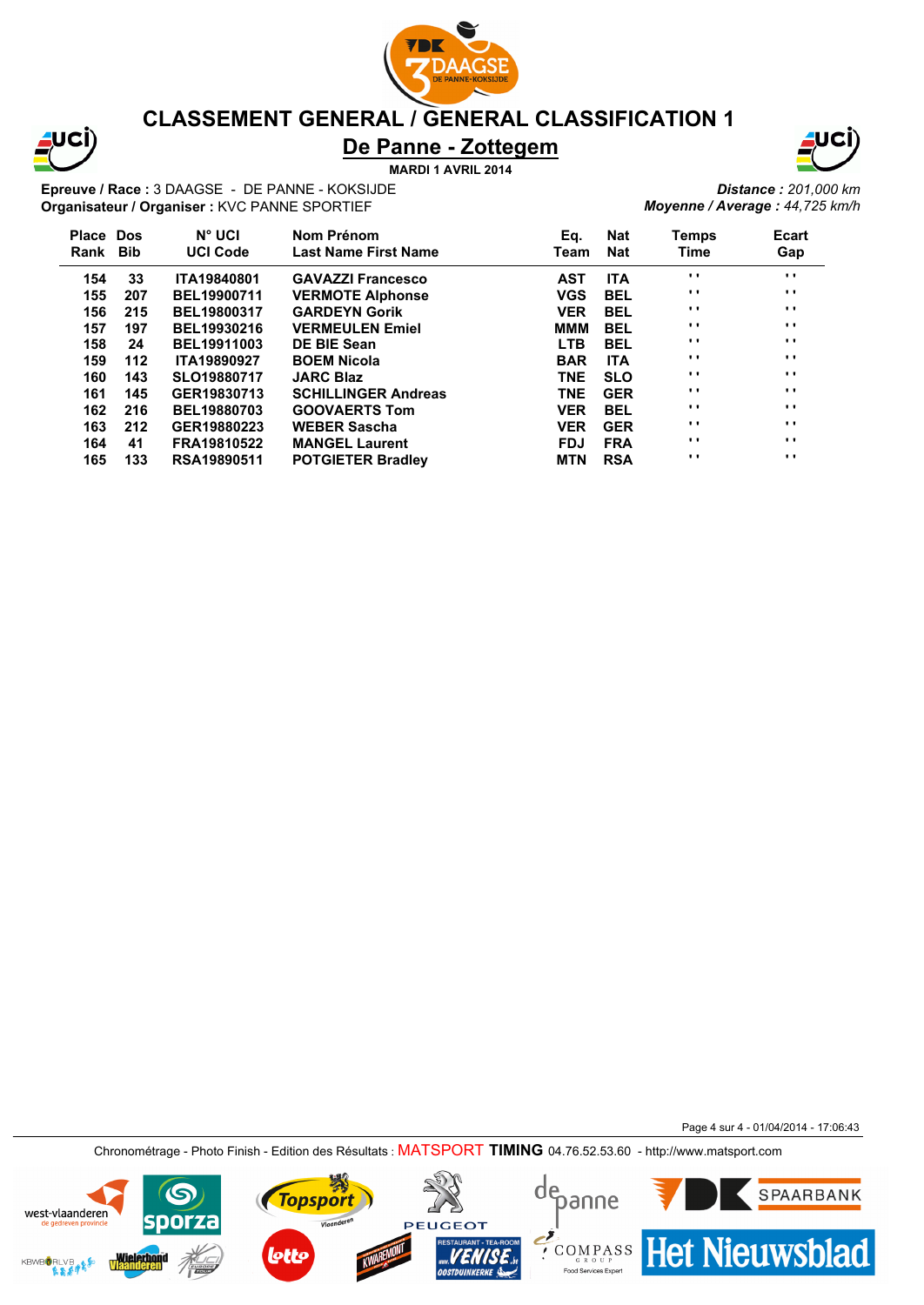

# **BERG KLASSEMENT 1**

# **De Panne - Zottegem**

**MARDI 1 AVRIL 2014**

| Dos Nom Prénom<br>ΡI<br>Dos Nom Prénom<br>PI<br>Nat Equipe Points<br><b>Equipe Points</b><br>Nat<br>DE TROYER Tim<br>BEL<br>WGG<br>39<br><u> Edelare - km 94.3</u><br>1<br>171<br>2<br><b>RSA</b><br>MTN<br>31<br>136 THOMSON Jay Robert<br>5<br><b>BEL TSV</b><br>1<br>153 STEELS Stijn<br>3<br><b>BEL</b><br>TSV<br>22<br>153 STEELS Stijn<br>2<br>3<br>136 THOMSON Jay Robert<br><b>RSA MTN</b><br>6<br>4<br><b>187 FINETTO Mauro</b><br><b>ITA</b><br><b>NRI</b><br>3<br>1<br>171 DE TROYER Tim<br><b>BEL WGG</b><br>5<br>5<br><b>NED</b><br><b>OPQ</b><br>6<br><b>TERPSTRA Niki</b><br>Leberg - km 102.3<br>5<br>6<br><b>FRA</b><br>EUC<br>75<br><b>JEROME Vincent</b><br>3<br>7<br>BEL<br>TSV<br>157 VAN BILSEN Kenneth<br>5<br>153 STEELS Stijn<br><b>BEL TSV</b><br>1<br>3<br>8<br><b>BAUGNIES Jérome</b><br><b>BEL</b><br>WGG<br>174<br>2<br>171 DE TROYER Tim<br><b>BEL WGG</b><br>3<br>1<br>9<br>201<br>BEL<br>VGS<br><b>CORDEEL Sander</b><br>3<br><b>RSA MTN</b><br>1<br>136 THOMSON Jay Robert<br>10<br>7<br><b>VAN KEIRSBULCK Guillaume</b><br>BEL<br>OPQ<br>1<br><u>Langendries - km 108</u><br>11<br>26<br><b>LIGTHART Pim</b><br><b>NED</b><br><b>LTB</b><br>1<br>5<br>171 DE TROYER Tim<br><b>BEL WGG</b><br>1<br>3<br>2<br>153 STEELS Stijn<br><b>BEL TSV</b><br>1<br>3<br><b>RSA MTN</b><br>136 THOMSON Jay Robert<br>Leberg - km 132.3<br>5<br>171 DE TROYER Tim<br><b>BEL WGG</b><br>1<br>2<br><b>BEL TSV</b><br>3<br>153 STEELS Stijn<br>136 THOMSON Jay Robert<br><b>RSA MTN</b><br>3<br>1<br><u>Langendries - km 138</u><br>171 DE TROYER Tim<br><b>BEL WGG</b><br>5<br>1<br>3<br>2<br>153 STEELS Stijn<br><b>BEL TSV</b><br>3<br>136 THOMSON Jay Robert<br>1<br><b>RSA MTN</b><br>Ten Bosse - km 146.2<br>5<br>171 DE TROYER Tim<br><b>BEL WGG</b><br>1<br>2<br>136 THOMSON Jay Robert<br><b>RSA MTN</b><br>3<br>3<br>153 STEELS Stijn<br><b>BEL TSV</b><br>1<br><u>Eikenmolen - km 149.8</u><br>5<br>1<br>171 DE TROYER Tim<br><b>BEL WGG</b><br>2<br>3<br><b>RSA MTN</b><br>136 THOMSON Jay Robert<br>1<br>3<br>153 STEELS Stijn<br><b>BEL TSV</b><br><u>Klemhoustraat - km 153.9</u><br>5<br>171 DE TROYER Tim<br><b>BEL WGG</b><br>1<br>2<br>3<br><b>RSA MTN</b><br>136 THOMSON Jay Robert<br>1<br>3<br>153 STEELS Stijn<br><b>BEL TSV</b><br><u> Leberg - km 174.1</u><br>5<br>171 DE TROYER Tim<br>1<br><b>BEL WGG</b><br>2<br>3<br>174 BAUGNIES Jérome<br><b>BEL WGG</b><br>3<br>26 LIGTHART Pim<br>1<br><b>NED LTB</b><br><b>Langendries - km 179.7</b><br>5<br>1<br>136 THOMSON Jay Robert<br><b>RSA MTN</b><br>2<br>157 VAN BILSEN Kenneth<br><b>BEL TSV</b><br>3<br>3<br>75 JEROME Vincent<br>1<br><b>FRA EUC</b><br>Ten Bosse - km 187.8<br>5<br>1<br>136 THOMSON Jay Robert<br><b>RSA MTN</b><br>$\mathbf{2}$<br>3<br>187 FINETTO Mauro<br><b>ITA NRI</b><br>75 JEROME Vincent<br>FRA EUC<br>3<br>1<br>Eikenmolen - km 191.5<br>136 THOMSON Jay Robert<br>5<br><b>RSA MTN</b><br>1<br>$\mathbf{2}$<br>75 JEROME Vincent<br>FRA EUC<br>3<br><b>VAN KEIRSBULCK Guillaume</b><br>3<br>7<br><b>BEL OPQ</b><br>1<br>Klenhoutstraat - km 195.9<br><b>TERPSTRA Niki</b><br>5<br>6<br>NED OPQ<br>1<br><b>187 FINETTO Mauro</b><br><b>ITA NRI</b><br>3<br>2<br>3<br>201 CORDEEL Sander<br><b>BEL VGS</b><br>1<br>Page 1 sur 2 - 01/04/2014 - 17:07:25 |  | <b>Classement de l'Etape</b> |  |  | <b>Classement Général</b> |  |  |
|--------------------------------------------------------------------------------------------------------------------------------------------------------------------------------------------------------------------------------------------------------------------------------------------------------------------------------------------------------------------------------------------------------------------------------------------------------------------------------------------------------------------------------------------------------------------------------------------------------------------------------------------------------------------------------------------------------------------------------------------------------------------------------------------------------------------------------------------------------------------------------------------------------------------------------------------------------------------------------------------------------------------------------------------------------------------------------------------------------------------------------------------------------------------------------------------------------------------------------------------------------------------------------------------------------------------------------------------------------------------------------------------------------------------------------------------------------------------------------------------------------------------------------------------------------------------------------------------------------------------------------------------------------------------------------------------------------------------------------------------------------------------------------------------------------------------------------------------------------------------------------------------------------------------------------------------------------------------------------------------------------------------------------------------------------------------------------------------------------------------------------------------------------------------------------------------------------------------------------------------------------------------------------------------------------------------------------------------------------------------------------------------------------------------------------------------------------------------------------------------------------------------------------------------------------------------------------------------------------------------------------------------------------------------------------------------------------------------------------------------------------------------------------------------------------------------------------------------------------------------------------------------------------------------------------------------------------------------------------------------------------------------------------------------------------------------------------------------------------------------------------------------------------------------------------------------------------------------------------------------------------------------------------------|--|------------------------------|--|--|---------------------------|--|--|
|                                                                                                                                                                                                                                                                                                                                                                                                                                                                                                                                                                                                                                                                                                                                                                                                                                                                                                                                                                                                                                                                                                                                                                                                                                                                                                                                                                                                                                                                                                                                                                                                                                                                                                                                                                                                                                                                                                                                                                                                                                                                                                                                                                                                                                                                                                                                                                                                                                                                                                                                                                                                                                                                                                                                                                                                                                                                                                                                                                                                                                                                                                                                                                                                                                                                                      |  |                              |  |  |                           |  |  |
|                                                                                                                                                                                                                                                                                                                                                                                                                                                                                                                                                                                                                                                                                                                                                                                                                                                                                                                                                                                                                                                                                                                                                                                                                                                                                                                                                                                                                                                                                                                                                                                                                                                                                                                                                                                                                                                                                                                                                                                                                                                                                                                                                                                                                                                                                                                                                                                                                                                                                                                                                                                                                                                                                                                                                                                                                                                                                                                                                                                                                                                                                                                                                                                                                                                                                      |  |                              |  |  |                           |  |  |
|                                                                                                                                                                                                                                                                                                                                                                                                                                                                                                                                                                                                                                                                                                                                                                                                                                                                                                                                                                                                                                                                                                                                                                                                                                                                                                                                                                                                                                                                                                                                                                                                                                                                                                                                                                                                                                                                                                                                                                                                                                                                                                                                                                                                                                                                                                                                                                                                                                                                                                                                                                                                                                                                                                                                                                                                                                                                                                                                                                                                                                                                                                                                                                                                                                                                                      |  |                              |  |  |                           |  |  |
|                                                                                                                                                                                                                                                                                                                                                                                                                                                                                                                                                                                                                                                                                                                                                                                                                                                                                                                                                                                                                                                                                                                                                                                                                                                                                                                                                                                                                                                                                                                                                                                                                                                                                                                                                                                                                                                                                                                                                                                                                                                                                                                                                                                                                                                                                                                                                                                                                                                                                                                                                                                                                                                                                                                                                                                                                                                                                                                                                                                                                                                                                                                                                                                                                                                                                      |  |                              |  |  |                           |  |  |
|                                                                                                                                                                                                                                                                                                                                                                                                                                                                                                                                                                                                                                                                                                                                                                                                                                                                                                                                                                                                                                                                                                                                                                                                                                                                                                                                                                                                                                                                                                                                                                                                                                                                                                                                                                                                                                                                                                                                                                                                                                                                                                                                                                                                                                                                                                                                                                                                                                                                                                                                                                                                                                                                                                                                                                                                                                                                                                                                                                                                                                                                                                                                                                                                                                                                                      |  |                              |  |  |                           |  |  |
|                                                                                                                                                                                                                                                                                                                                                                                                                                                                                                                                                                                                                                                                                                                                                                                                                                                                                                                                                                                                                                                                                                                                                                                                                                                                                                                                                                                                                                                                                                                                                                                                                                                                                                                                                                                                                                                                                                                                                                                                                                                                                                                                                                                                                                                                                                                                                                                                                                                                                                                                                                                                                                                                                                                                                                                                                                                                                                                                                                                                                                                                                                                                                                                                                                                                                      |  |                              |  |  |                           |  |  |
|                                                                                                                                                                                                                                                                                                                                                                                                                                                                                                                                                                                                                                                                                                                                                                                                                                                                                                                                                                                                                                                                                                                                                                                                                                                                                                                                                                                                                                                                                                                                                                                                                                                                                                                                                                                                                                                                                                                                                                                                                                                                                                                                                                                                                                                                                                                                                                                                                                                                                                                                                                                                                                                                                                                                                                                                                                                                                                                                                                                                                                                                                                                                                                                                                                                                                      |  |                              |  |  |                           |  |  |
|                                                                                                                                                                                                                                                                                                                                                                                                                                                                                                                                                                                                                                                                                                                                                                                                                                                                                                                                                                                                                                                                                                                                                                                                                                                                                                                                                                                                                                                                                                                                                                                                                                                                                                                                                                                                                                                                                                                                                                                                                                                                                                                                                                                                                                                                                                                                                                                                                                                                                                                                                                                                                                                                                                                                                                                                                                                                                                                                                                                                                                                                                                                                                                                                                                                                                      |  |                              |  |  |                           |  |  |
|                                                                                                                                                                                                                                                                                                                                                                                                                                                                                                                                                                                                                                                                                                                                                                                                                                                                                                                                                                                                                                                                                                                                                                                                                                                                                                                                                                                                                                                                                                                                                                                                                                                                                                                                                                                                                                                                                                                                                                                                                                                                                                                                                                                                                                                                                                                                                                                                                                                                                                                                                                                                                                                                                                                                                                                                                                                                                                                                                                                                                                                                                                                                                                                                                                                                                      |  |                              |  |  |                           |  |  |
|                                                                                                                                                                                                                                                                                                                                                                                                                                                                                                                                                                                                                                                                                                                                                                                                                                                                                                                                                                                                                                                                                                                                                                                                                                                                                                                                                                                                                                                                                                                                                                                                                                                                                                                                                                                                                                                                                                                                                                                                                                                                                                                                                                                                                                                                                                                                                                                                                                                                                                                                                                                                                                                                                                                                                                                                                                                                                                                                                                                                                                                                                                                                                                                                                                                                                      |  |                              |  |  |                           |  |  |
|                                                                                                                                                                                                                                                                                                                                                                                                                                                                                                                                                                                                                                                                                                                                                                                                                                                                                                                                                                                                                                                                                                                                                                                                                                                                                                                                                                                                                                                                                                                                                                                                                                                                                                                                                                                                                                                                                                                                                                                                                                                                                                                                                                                                                                                                                                                                                                                                                                                                                                                                                                                                                                                                                                                                                                                                                                                                                                                                                                                                                                                                                                                                                                                                                                                                                      |  |                              |  |  |                           |  |  |
|                                                                                                                                                                                                                                                                                                                                                                                                                                                                                                                                                                                                                                                                                                                                                                                                                                                                                                                                                                                                                                                                                                                                                                                                                                                                                                                                                                                                                                                                                                                                                                                                                                                                                                                                                                                                                                                                                                                                                                                                                                                                                                                                                                                                                                                                                                                                                                                                                                                                                                                                                                                                                                                                                                                                                                                                                                                                                                                                                                                                                                                                                                                                                                                                                                                                                      |  |                              |  |  |                           |  |  |
|                                                                                                                                                                                                                                                                                                                                                                                                                                                                                                                                                                                                                                                                                                                                                                                                                                                                                                                                                                                                                                                                                                                                                                                                                                                                                                                                                                                                                                                                                                                                                                                                                                                                                                                                                                                                                                                                                                                                                                                                                                                                                                                                                                                                                                                                                                                                                                                                                                                                                                                                                                                                                                                                                                                                                                                                                                                                                                                                                                                                                                                                                                                                                                                                                                                                                      |  |                              |  |  |                           |  |  |
|                                                                                                                                                                                                                                                                                                                                                                                                                                                                                                                                                                                                                                                                                                                                                                                                                                                                                                                                                                                                                                                                                                                                                                                                                                                                                                                                                                                                                                                                                                                                                                                                                                                                                                                                                                                                                                                                                                                                                                                                                                                                                                                                                                                                                                                                                                                                                                                                                                                                                                                                                                                                                                                                                                                                                                                                                                                                                                                                                                                                                                                                                                                                                                                                                                                                                      |  |                              |  |  |                           |  |  |
|                                                                                                                                                                                                                                                                                                                                                                                                                                                                                                                                                                                                                                                                                                                                                                                                                                                                                                                                                                                                                                                                                                                                                                                                                                                                                                                                                                                                                                                                                                                                                                                                                                                                                                                                                                                                                                                                                                                                                                                                                                                                                                                                                                                                                                                                                                                                                                                                                                                                                                                                                                                                                                                                                                                                                                                                                                                                                                                                                                                                                                                                                                                                                                                                                                                                                      |  |                              |  |  |                           |  |  |
|                                                                                                                                                                                                                                                                                                                                                                                                                                                                                                                                                                                                                                                                                                                                                                                                                                                                                                                                                                                                                                                                                                                                                                                                                                                                                                                                                                                                                                                                                                                                                                                                                                                                                                                                                                                                                                                                                                                                                                                                                                                                                                                                                                                                                                                                                                                                                                                                                                                                                                                                                                                                                                                                                                                                                                                                                                                                                                                                                                                                                                                                                                                                                                                                                                                                                      |  |                              |  |  |                           |  |  |
|                                                                                                                                                                                                                                                                                                                                                                                                                                                                                                                                                                                                                                                                                                                                                                                                                                                                                                                                                                                                                                                                                                                                                                                                                                                                                                                                                                                                                                                                                                                                                                                                                                                                                                                                                                                                                                                                                                                                                                                                                                                                                                                                                                                                                                                                                                                                                                                                                                                                                                                                                                                                                                                                                                                                                                                                                                                                                                                                                                                                                                                                                                                                                                                                                                                                                      |  |                              |  |  |                           |  |  |
|                                                                                                                                                                                                                                                                                                                                                                                                                                                                                                                                                                                                                                                                                                                                                                                                                                                                                                                                                                                                                                                                                                                                                                                                                                                                                                                                                                                                                                                                                                                                                                                                                                                                                                                                                                                                                                                                                                                                                                                                                                                                                                                                                                                                                                                                                                                                                                                                                                                                                                                                                                                                                                                                                                                                                                                                                                                                                                                                                                                                                                                                                                                                                                                                                                                                                      |  |                              |  |  |                           |  |  |
|                                                                                                                                                                                                                                                                                                                                                                                                                                                                                                                                                                                                                                                                                                                                                                                                                                                                                                                                                                                                                                                                                                                                                                                                                                                                                                                                                                                                                                                                                                                                                                                                                                                                                                                                                                                                                                                                                                                                                                                                                                                                                                                                                                                                                                                                                                                                                                                                                                                                                                                                                                                                                                                                                                                                                                                                                                                                                                                                                                                                                                                                                                                                                                                                                                                                                      |  |                              |  |  |                           |  |  |
|                                                                                                                                                                                                                                                                                                                                                                                                                                                                                                                                                                                                                                                                                                                                                                                                                                                                                                                                                                                                                                                                                                                                                                                                                                                                                                                                                                                                                                                                                                                                                                                                                                                                                                                                                                                                                                                                                                                                                                                                                                                                                                                                                                                                                                                                                                                                                                                                                                                                                                                                                                                                                                                                                                                                                                                                                                                                                                                                                                                                                                                                                                                                                                                                                                                                                      |  |                              |  |  |                           |  |  |
|                                                                                                                                                                                                                                                                                                                                                                                                                                                                                                                                                                                                                                                                                                                                                                                                                                                                                                                                                                                                                                                                                                                                                                                                                                                                                                                                                                                                                                                                                                                                                                                                                                                                                                                                                                                                                                                                                                                                                                                                                                                                                                                                                                                                                                                                                                                                                                                                                                                                                                                                                                                                                                                                                                                                                                                                                                                                                                                                                                                                                                                                                                                                                                                                                                                                                      |  |                              |  |  |                           |  |  |
|                                                                                                                                                                                                                                                                                                                                                                                                                                                                                                                                                                                                                                                                                                                                                                                                                                                                                                                                                                                                                                                                                                                                                                                                                                                                                                                                                                                                                                                                                                                                                                                                                                                                                                                                                                                                                                                                                                                                                                                                                                                                                                                                                                                                                                                                                                                                                                                                                                                                                                                                                                                                                                                                                                                                                                                                                                                                                                                                                                                                                                                                                                                                                                                                                                                                                      |  |                              |  |  |                           |  |  |
|                                                                                                                                                                                                                                                                                                                                                                                                                                                                                                                                                                                                                                                                                                                                                                                                                                                                                                                                                                                                                                                                                                                                                                                                                                                                                                                                                                                                                                                                                                                                                                                                                                                                                                                                                                                                                                                                                                                                                                                                                                                                                                                                                                                                                                                                                                                                                                                                                                                                                                                                                                                                                                                                                                                                                                                                                                                                                                                                                                                                                                                                                                                                                                                                                                                                                      |  |                              |  |  |                           |  |  |
|                                                                                                                                                                                                                                                                                                                                                                                                                                                                                                                                                                                                                                                                                                                                                                                                                                                                                                                                                                                                                                                                                                                                                                                                                                                                                                                                                                                                                                                                                                                                                                                                                                                                                                                                                                                                                                                                                                                                                                                                                                                                                                                                                                                                                                                                                                                                                                                                                                                                                                                                                                                                                                                                                                                                                                                                                                                                                                                                                                                                                                                                                                                                                                                                                                                                                      |  |                              |  |  |                           |  |  |
|                                                                                                                                                                                                                                                                                                                                                                                                                                                                                                                                                                                                                                                                                                                                                                                                                                                                                                                                                                                                                                                                                                                                                                                                                                                                                                                                                                                                                                                                                                                                                                                                                                                                                                                                                                                                                                                                                                                                                                                                                                                                                                                                                                                                                                                                                                                                                                                                                                                                                                                                                                                                                                                                                                                                                                                                                                                                                                                                                                                                                                                                                                                                                                                                                                                                                      |  |                              |  |  |                           |  |  |
|                                                                                                                                                                                                                                                                                                                                                                                                                                                                                                                                                                                                                                                                                                                                                                                                                                                                                                                                                                                                                                                                                                                                                                                                                                                                                                                                                                                                                                                                                                                                                                                                                                                                                                                                                                                                                                                                                                                                                                                                                                                                                                                                                                                                                                                                                                                                                                                                                                                                                                                                                                                                                                                                                                                                                                                                                                                                                                                                                                                                                                                                                                                                                                                                                                                                                      |  |                              |  |  |                           |  |  |
|                                                                                                                                                                                                                                                                                                                                                                                                                                                                                                                                                                                                                                                                                                                                                                                                                                                                                                                                                                                                                                                                                                                                                                                                                                                                                                                                                                                                                                                                                                                                                                                                                                                                                                                                                                                                                                                                                                                                                                                                                                                                                                                                                                                                                                                                                                                                                                                                                                                                                                                                                                                                                                                                                                                                                                                                                                                                                                                                                                                                                                                                                                                                                                                                                                                                                      |  |                              |  |  |                           |  |  |
|                                                                                                                                                                                                                                                                                                                                                                                                                                                                                                                                                                                                                                                                                                                                                                                                                                                                                                                                                                                                                                                                                                                                                                                                                                                                                                                                                                                                                                                                                                                                                                                                                                                                                                                                                                                                                                                                                                                                                                                                                                                                                                                                                                                                                                                                                                                                                                                                                                                                                                                                                                                                                                                                                                                                                                                                                                                                                                                                                                                                                                                                                                                                                                                                                                                                                      |  |                              |  |  |                           |  |  |
|                                                                                                                                                                                                                                                                                                                                                                                                                                                                                                                                                                                                                                                                                                                                                                                                                                                                                                                                                                                                                                                                                                                                                                                                                                                                                                                                                                                                                                                                                                                                                                                                                                                                                                                                                                                                                                                                                                                                                                                                                                                                                                                                                                                                                                                                                                                                                                                                                                                                                                                                                                                                                                                                                                                                                                                                                                                                                                                                                                                                                                                                                                                                                                                                                                                                                      |  |                              |  |  |                           |  |  |
|                                                                                                                                                                                                                                                                                                                                                                                                                                                                                                                                                                                                                                                                                                                                                                                                                                                                                                                                                                                                                                                                                                                                                                                                                                                                                                                                                                                                                                                                                                                                                                                                                                                                                                                                                                                                                                                                                                                                                                                                                                                                                                                                                                                                                                                                                                                                                                                                                                                                                                                                                                                                                                                                                                                                                                                                                                                                                                                                                                                                                                                                                                                                                                                                                                                                                      |  |                              |  |  |                           |  |  |
|                                                                                                                                                                                                                                                                                                                                                                                                                                                                                                                                                                                                                                                                                                                                                                                                                                                                                                                                                                                                                                                                                                                                                                                                                                                                                                                                                                                                                                                                                                                                                                                                                                                                                                                                                                                                                                                                                                                                                                                                                                                                                                                                                                                                                                                                                                                                                                                                                                                                                                                                                                                                                                                                                                                                                                                                                                                                                                                                                                                                                                                                                                                                                                                                                                                                                      |  |                              |  |  |                           |  |  |
|                                                                                                                                                                                                                                                                                                                                                                                                                                                                                                                                                                                                                                                                                                                                                                                                                                                                                                                                                                                                                                                                                                                                                                                                                                                                                                                                                                                                                                                                                                                                                                                                                                                                                                                                                                                                                                                                                                                                                                                                                                                                                                                                                                                                                                                                                                                                                                                                                                                                                                                                                                                                                                                                                                                                                                                                                                                                                                                                                                                                                                                                                                                                                                                                                                                                                      |  |                              |  |  |                           |  |  |
|                                                                                                                                                                                                                                                                                                                                                                                                                                                                                                                                                                                                                                                                                                                                                                                                                                                                                                                                                                                                                                                                                                                                                                                                                                                                                                                                                                                                                                                                                                                                                                                                                                                                                                                                                                                                                                                                                                                                                                                                                                                                                                                                                                                                                                                                                                                                                                                                                                                                                                                                                                                                                                                                                                                                                                                                                                                                                                                                                                                                                                                                                                                                                                                                                                                                                      |  |                              |  |  |                           |  |  |
|                                                                                                                                                                                                                                                                                                                                                                                                                                                                                                                                                                                                                                                                                                                                                                                                                                                                                                                                                                                                                                                                                                                                                                                                                                                                                                                                                                                                                                                                                                                                                                                                                                                                                                                                                                                                                                                                                                                                                                                                                                                                                                                                                                                                                                                                                                                                                                                                                                                                                                                                                                                                                                                                                                                                                                                                                                                                                                                                                                                                                                                                                                                                                                                                                                                                                      |  |                              |  |  |                           |  |  |
|                                                                                                                                                                                                                                                                                                                                                                                                                                                                                                                                                                                                                                                                                                                                                                                                                                                                                                                                                                                                                                                                                                                                                                                                                                                                                                                                                                                                                                                                                                                                                                                                                                                                                                                                                                                                                                                                                                                                                                                                                                                                                                                                                                                                                                                                                                                                                                                                                                                                                                                                                                                                                                                                                                                                                                                                                                                                                                                                                                                                                                                                                                                                                                                                                                                                                      |  |                              |  |  |                           |  |  |
|                                                                                                                                                                                                                                                                                                                                                                                                                                                                                                                                                                                                                                                                                                                                                                                                                                                                                                                                                                                                                                                                                                                                                                                                                                                                                                                                                                                                                                                                                                                                                                                                                                                                                                                                                                                                                                                                                                                                                                                                                                                                                                                                                                                                                                                                                                                                                                                                                                                                                                                                                                                                                                                                                                                                                                                                                                                                                                                                                                                                                                                                                                                                                                                                                                                                                      |  |                              |  |  |                           |  |  |
|                                                                                                                                                                                                                                                                                                                                                                                                                                                                                                                                                                                                                                                                                                                                                                                                                                                                                                                                                                                                                                                                                                                                                                                                                                                                                                                                                                                                                                                                                                                                                                                                                                                                                                                                                                                                                                                                                                                                                                                                                                                                                                                                                                                                                                                                                                                                                                                                                                                                                                                                                                                                                                                                                                                                                                                                                                                                                                                                                                                                                                                                                                                                                                                                                                                                                      |  |                              |  |  |                           |  |  |
|                                                                                                                                                                                                                                                                                                                                                                                                                                                                                                                                                                                                                                                                                                                                                                                                                                                                                                                                                                                                                                                                                                                                                                                                                                                                                                                                                                                                                                                                                                                                                                                                                                                                                                                                                                                                                                                                                                                                                                                                                                                                                                                                                                                                                                                                                                                                                                                                                                                                                                                                                                                                                                                                                                                                                                                                                                                                                                                                                                                                                                                                                                                                                                                                                                                                                      |  |                              |  |  |                           |  |  |
|                                                                                                                                                                                                                                                                                                                                                                                                                                                                                                                                                                                                                                                                                                                                                                                                                                                                                                                                                                                                                                                                                                                                                                                                                                                                                                                                                                                                                                                                                                                                                                                                                                                                                                                                                                                                                                                                                                                                                                                                                                                                                                                                                                                                                                                                                                                                                                                                                                                                                                                                                                                                                                                                                                                                                                                                                                                                                                                                                                                                                                                                                                                                                                                                                                                                                      |  |                              |  |  |                           |  |  |
|                                                                                                                                                                                                                                                                                                                                                                                                                                                                                                                                                                                                                                                                                                                                                                                                                                                                                                                                                                                                                                                                                                                                                                                                                                                                                                                                                                                                                                                                                                                                                                                                                                                                                                                                                                                                                                                                                                                                                                                                                                                                                                                                                                                                                                                                                                                                                                                                                                                                                                                                                                                                                                                                                                                                                                                                                                                                                                                                                                                                                                                                                                                                                                                                                                                                                      |  |                              |  |  |                           |  |  |
|                                                                                                                                                                                                                                                                                                                                                                                                                                                                                                                                                                                                                                                                                                                                                                                                                                                                                                                                                                                                                                                                                                                                                                                                                                                                                                                                                                                                                                                                                                                                                                                                                                                                                                                                                                                                                                                                                                                                                                                                                                                                                                                                                                                                                                                                                                                                                                                                                                                                                                                                                                                                                                                                                                                                                                                                                                                                                                                                                                                                                                                                                                                                                                                                                                                                                      |  |                              |  |  |                           |  |  |
|                                                                                                                                                                                                                                                                                                                                                                                                                                                                                                                                                                                                                                                                                                                                                                                                                                                                                                                                                                                                                                                                                                                                                                                                                                                                                                                                                                                                                                                                                                                                                                                                                                                                                                                                                                                                                                                                                                                                                                                                                                                                                                                                                                                                                                                                                                                                                                                                                                                                                                                                                                                                                                                                                                                                                                                                                                                                                                                                                                                                                                                                                                                                                                                                                                                                                      |  |                              |  |  |                           |  |  |
|                                                                                                                                                                                                                                                                                                                                                                                                                                                                                                                                                                                                                                                                                                                                                                                                                                                                                                                                                                                                                                                                                                                                                                                                                                                                                                                                                                                                                                                                                                                                                                                                                                                                                                                                                                                                                                                                                                                                                                                                                                                                                                                                                                                                                                                                                                                                                                                                                                                                                                                                                                                                                                                                                                                                                                                                                                                                                                                                                                                                                                                                                                                                                                                                                                                                                      |  |                              |  |  |                           |  |  |
|                                                                                                                                                                                                                                                                                                                                                                                                                                                                                                                                                                                                                                                                                                                                                                                                                                                                                                                                                                                                                                                                                                                                                                                                                                                                                                                                                                                                                                                                                                                                                                                                                                                                                                                                                                                                                                                                                                                                                                                                                                                                                                                                                                                                                                                                                                                                                                                                                                                                                                                                                                                                                                                                                                                                                                                                                                                                                                                                                                                                                                                                                                                                                                                                                                                                                      |  |                              |  |  |                           |  |  |
|                                                                                                                                                                                                                                                                                                                                                                                                                                                                                                                                                                                                                                                                                                                                                                                                                                                                                                                                                                                                                                                                                                                                                                                                                                                                                                                                                                                                                                                                                                                                                                                                                                                                                                                                                                                                                                                                                                                                                                                                                                                                                                                                                                                                                                                                                                                                                                                                                                                                                                                                                                                                                                                                                                                                                                                                                                                                                                                                                                                                                                                                                                                                                                                                                                                                                      |  |                              |  |  |                           |  |  |
|                                                                                                                                                                                                                                                                                                                                                                                                                                                                                                                                                                                                                                                                                                                                                                                                                                                                                                                                                                                                                                                                                                                                                                                                                                                                                                                                                                                                                                                                                                                                                                                                                                                                                                                                                                                                                                                                                                                                                                                                                                                                                                                                                                                                                                                                                                                                                                                                                                                                                                                                                                                                                                                                                                                                                                                                                                                                                                                                                                                                                                                                                                                                                                                                                                                                                      |  |                              |  |  |                           |  |  |
|                                                                                                                                                                                                                                                                                                                                                                                                                                                                                                                                                                                                                                                                                                                                                                                                                                                                                                                                                                                                                                                                                                                                                                                                                                                                                                                                                                                                                                                                                                                                                                                                                                                                                                                                                                                                                                                                                                                                                                                                                                                                                                                                                                                                                                                                                                                                                                                                                                                                                                                                                                                                                                                                                                                                                                                                                                                                                                                                                                                                                                                                                                                                                                                                                                                                                      |  |                              |  |  |                           |  |  |
|                                                                                                                                                                                                                                                                                                                                                                                                                                                                                                                                                                                                                                                                                                                                                                                                                                                                                                                                                                                                                                                                                                                                                                                                                                                                                                                                                                                                                                                                                                                                                                                                                                                                                                                                                                                                                                                                                                                                                                                                                                                                                                                                                                                                                                                                                                                                                                                                                                                                                                                                                                                                                                                                                                                                                                                                                                                                                                                                                                                                                                                                                                                                                                                                                                                                                      |  |                              |  |  |                           |  |  |
|                                                                                                                                                                                                                                                                                                                                                                                                                                                                                                                                                                                                                                                                                                                                                                                                                                                                                                                                                                                                                                                                                                                                                                                                                                                                                                                                                                                                                                                                                                                                                                                                                                                                                                                                                                                                                                                                                                                                                                                                                                                                                                                                                                                                                                                                                                                                                                                                                                                                                                                                                                                                                                                                                                                                                                                                                                                                                                                                                                                                                                                                                                                                                                                                                                                                                      |  |                              |  |  |                           |  |  |
|                                                                                                                                                                                                                                                                                                                                                                                                                                                                                                                                                                                                                                                                                                                                                                                                                                                                                                                                                                                                                                                                                                                                                                                                                                                                                                                                                                                                                                                                                                                                                                                                                                                                                                                                                                                                                                                                                                                                                                                                                                                                                                                                                                                                                                                                                                                                                                                                                                                                                                                                                                                                                                                                                                                                                                                                                                                                                                                                                                                                                                                                                                                                                                                                                                                                                      |  |                              |  |  |                           |  |  |
|                                                                                                                                                                                                                                                                                                                                                                                                                                                                                                                                                                                                                                                                                                                                                                                                                                                                                                                                                                                                                                                                                                                                                                                                                                                                                                                                                                                                                                                                                                                                                                                                                                                                                                                                                                                                                                                                                                                                                                                                                                                                                                                                                                                                                                                                                                                                                                                                                                                                                                                                                                                                                                                                                                                                                                                                                                                                                                                                                                                                                                                                                                                                                                                                                                                                                      |  |                              |  |  |                           |  |  |
|                                                                                                                                                                                                                                                                                                                                                                                                                                                                                                                                                                                                                                                                                                                                                                                                                                                                                                                                                                                                                                                                                                                                                                                                                                                                                                                                                                                                                                                                                                                                                                                                                                                                                                                                                                                                                                                                                                                                                                                                                                                                                                                                                                                                                                                                                                                                                                                                                                                                                                                                                                                                                                                                                                                                                                                                                                                                                                                                                                                                                                                                                                                                                                                                                                                                                      |  |                              |  |  |                           |  |  |
|                                                                                                                                                                                                                                                                                                                                                                                                                                                                                                                                                                                                                                                                                                                                                                                                                                                                                                                                                                                                                                                                                                                                                                                                                                                                                                                                                                                                                                                                                                                                                                                                                                                                                                                                                                                                                                                                                                                                                                                                                                                                                                                                                                                                                                                                                                                                                                                                                                                                                                                                                                                                                                                                                                                                                                                                                                                                                                                                                                                                                                                                                                                                                                                                                                                                                      |  |                              |  |  |                           |  |  |
|                                                                                                                                                                                                                                                                                                                                                                                                                                                                                                                                                                                                                                                                                                                                                                                                                                                                                                                                                                                                                                                                                                                                                                                                                                                                                                                                                                                                                                                                                                                                                                                                                                                                                                                                                                                                                                                                                                                                                                                                                                                                                                                                                                                                                                                                                                                                                                                                                                                                                                                                                                                                                                                                                                                                                                                                                                                                                                                                                                                                                                                                                                                                                                                                                                                                                      |  |                              |  |  |                           |  |  |
|                                                                                                                                                                                                                                                                                                                                                                                                                                                                                                                                                                                                                                                                                                                                                                                                                                                                                                                                                                                                                                                                                                                                                                                                                                                                                                                                                                                                                                                                                                                                                                                                                                                                                                                                                                                                                                                                                                                                                                                                                                                                                                                                                                                                                                                                                                                                                                                                                                                                                                                                                                                                                                                                                                                                                                                                                                                                                                                                                                                                                                                                                                                                                                                                                                                                                      |  |                              |  |  |                           |  |  |

Chronométrage - Photo Finish - Edition des Résultats : MATSPORT TIMING 04.76.52.53.60 - http://www.matsport.com

depanne





SPAARBANK **EQALPASS** Het Nieuwsblad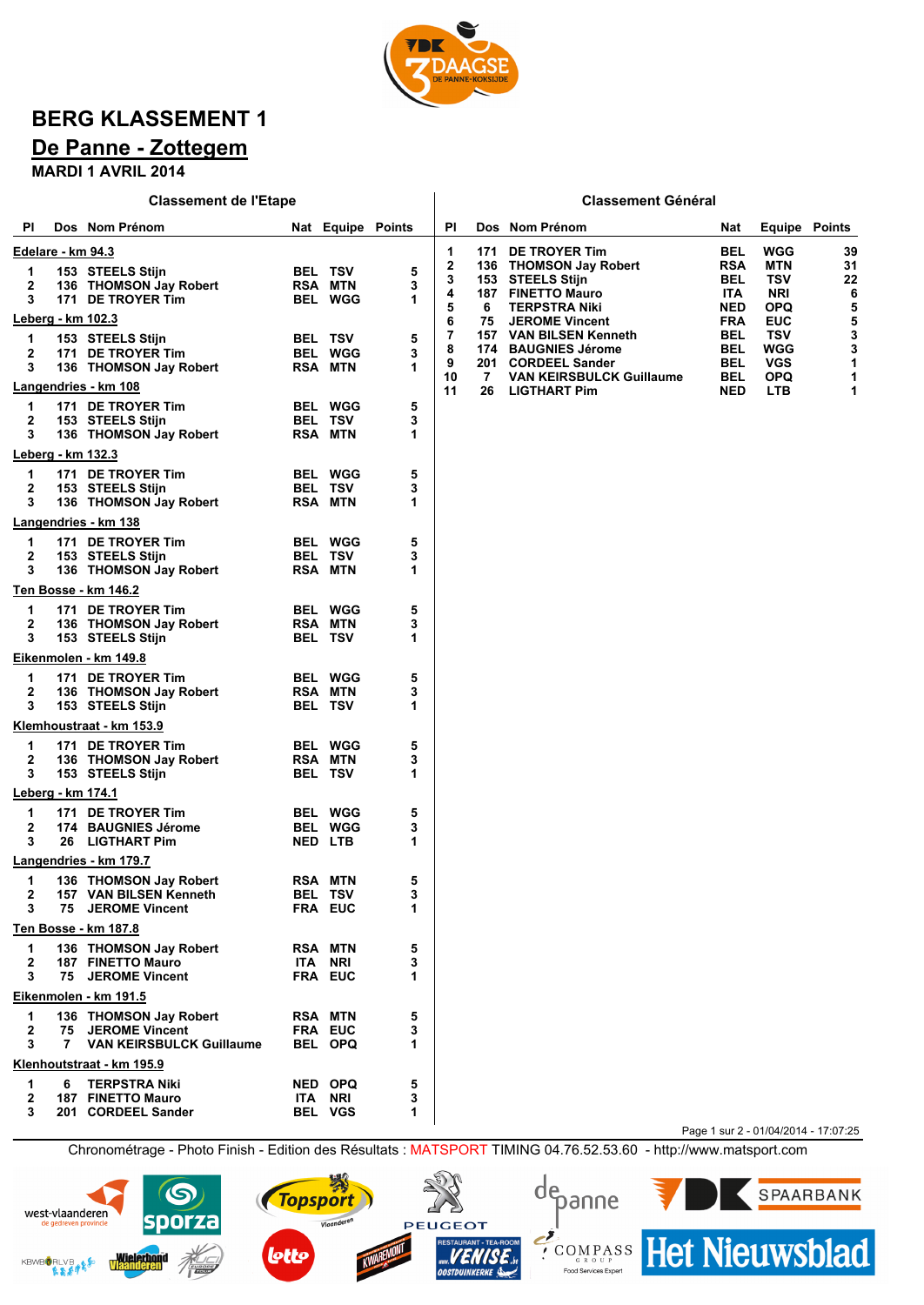

# **BERG KLASSEMENT 1 De Panne - Zottegem**

**MARDI 1 AVRIL 2014**

|    | <b>Classement de l'Etape</b>             |                                                                                                                 |              |                   |  |                      | <b>Classement Général</b>           |                                                        |  |                                      |                      |  |  |
|----|------------------------------------------|-----------------------------------------------------------------------------------------------------------------|--------------|-------------------|--|----------------------|-------------------------------------|--------------------------------------------------------|--|--------------------------------------|----------------------|--|--|
| PI |                                          | Dos Nom Prénom                                                                                                  |              | Nat Equipe Points |  | PI                   |                                     | Dos Nom Prénom                                         |  | <b>Nat</b>                           | <b>Equipe Points</b> |  |  |
|    |                                          |                                                                                                                 |              |                   |  |                      |                                     |                                                        |  |                                      |                      |  |  |
|    |                                          |                                                                                                                 |              |                   |  |                      |                                     |                                                        |  |                                      |                      |  |  |
|    |                                          |                                                                                                                 |              |                   |  |                      |                                     |                                                        |  |                                      |                      |  |  |
|    |                                          |                                                                                                                 |              |                   |  |                      |                                     |                                                        |  |                                      |                      |  |  |
|    |                                          |                                                                                                                 |              |                   |  |                      |                                     |                                                        |  |                                      |                      |  |  |
|    |                                          |                                                                                                                 |              |                   |  |                      |                                     |                                                        |  |                                      |                      |  |  |
|    |                                          |                                                                                                                 |              |                   |  |                      |                                     |                                                        |  |                                      |                      |  |  |
|    |                                          |                                                                                                                 |              |                   |  |                      |                                     |                                                        |  |                                      |                      |  |  |
|    |                                          |                                                                                                                 |              |                   |  |                      |                                     |                                                        |  |                                      |                      |  |  |
|    |                                          |                                                                                                                 |              |                   |  |                      |                                     |                                                        |  |                                      |                      |  |  |
|    |                                          |                                                                                                                 |              |                   |  |                      |                                     |                                                        |  |                                      |                      |  |  |
|    |                                          |                                                                                                                 |              |                   |  |                      |                                     |                                                        |  |                                      |                      |  |  |
|    |                                          |                                                                                                                 |              |                   |  |                      |                                     |                                                        |  |                                      |                      |  |  |
|    |                                          |                                                                                                                 |              |                   |  |                      |                                     |                                                        |  |                                      |                      |  |  |
|    |                                          |                                                                                                                 |              |                   |  |                      |                                     |                                                        |  |                                      |                      |  |  |
|    |                                          |                                                                                                                 |              |                   |  |                      |                                     |                                                        |  |                                      |                      |  |  |
|    |                                          |                                                                                                                 |              |                   |  |                      |                                     |                                                        |  |                                      |                      |  |  |
|    |                                          |                                                                                                                 |              |                   |  |                      |                                     |                                                        |  |                                      |                      |  |  |
|    |                                          |                                                                                                                 |              |                   |  |                      |                                     |                                                        |  |                                      |                      |  |  |
|    |                                          |                                                                                                                 |              |                   |  |                      |                                     |                                                        |  |                                      |                      |  |  |
|    |                                          |                                                                                                                 |              |                   |  |                      |                                     |                                                        |  |                                      |                      |  |  |
|    |                                          |                                                                                                                 |              |                   |  |                      |                                     |                                                        |  |                                      |                      |  |  |
|    |                                          |                                                                                                                 |              |                   |  |                      |                                     |                                                        |  |                                      |                      |  |  |
|    |                                          |                                                                                                                 |              |                   |  |                      |                                     |                                                        |  |                                      |                      |  |  |
|    |                                          |                                                                                                                 |              |                   |  |                      |                                     |                                                        |  |                                      |                      |  |  |
|    |                                          |                                                                                                                 |              |                   |  |                      |                                     |                                                        |  |                                      |                      |  |  |
|    |                                          |                                                                                                                 |              |                   |  |                      |                                     |                                                        |  |                                      |                      |  |  |
|    |                                          |                                                                                                                 |              |                   |  |                      |                                     |                                                        |  |                                      |                      |  |  |
|    |                                          |                                                                                                                 |              |                   |  |                      |                                     |                                                        |  |                                      |                      |  |  |
|    |                                          |                                                                                                                 |              |                   |  |                      |                                     |                                                        |  |                                      |                      |  |  |
|    |                                          |                                                                                                                 |              |                   |  |                      |                                     |                                                        |  |                                      |                      |  |  |
|    |                                          |                                                                                                                 |              |                   |  |                      |                                     |                                                        |  |                                      |                      |  |  |
|    |                                          | Chronométrage - Photo Finish - Edition des Résultats : MATSPORT TIMING 04.76.52.53.60 - http://www.matsport.com |              |                   |  |                      |                                     |                                                        |  | Page 2 sur 2 - 01/04/2014 - 17:07:25 |                      |  |  |
|    |                                          |                                                                                                                 |              |                   |  |                      |                                     |                                                        |  |                                      |                      |  |  |
|    |                                          |                                                                                                                 |              | Topsport          |  |                      |                                     | depanne                                                |  |                                      | SPAARBANK            |  |  |
|    | west-vlaanderen<br>de gedreven provincie | spor                                                                                                            |              | Vlaanderen        |  | <b>PEUGEOT</b>       |                                     |                                                        |  |                                      |                      |  |  |
|    | <b>KBWBORLVBAR\$</b>                     | <b>Wielerbond</b>                                                                                               | <b>lotto</b> |                   |  | <b>OOSTDUINKERKE</b> | <b>RESTAURANT - TEA-ROOM</b><br>MRA | <b>ECOMPASS</b> Het Nieuwsblad<br>Food Services Expert |  |                                      |                      |  |  |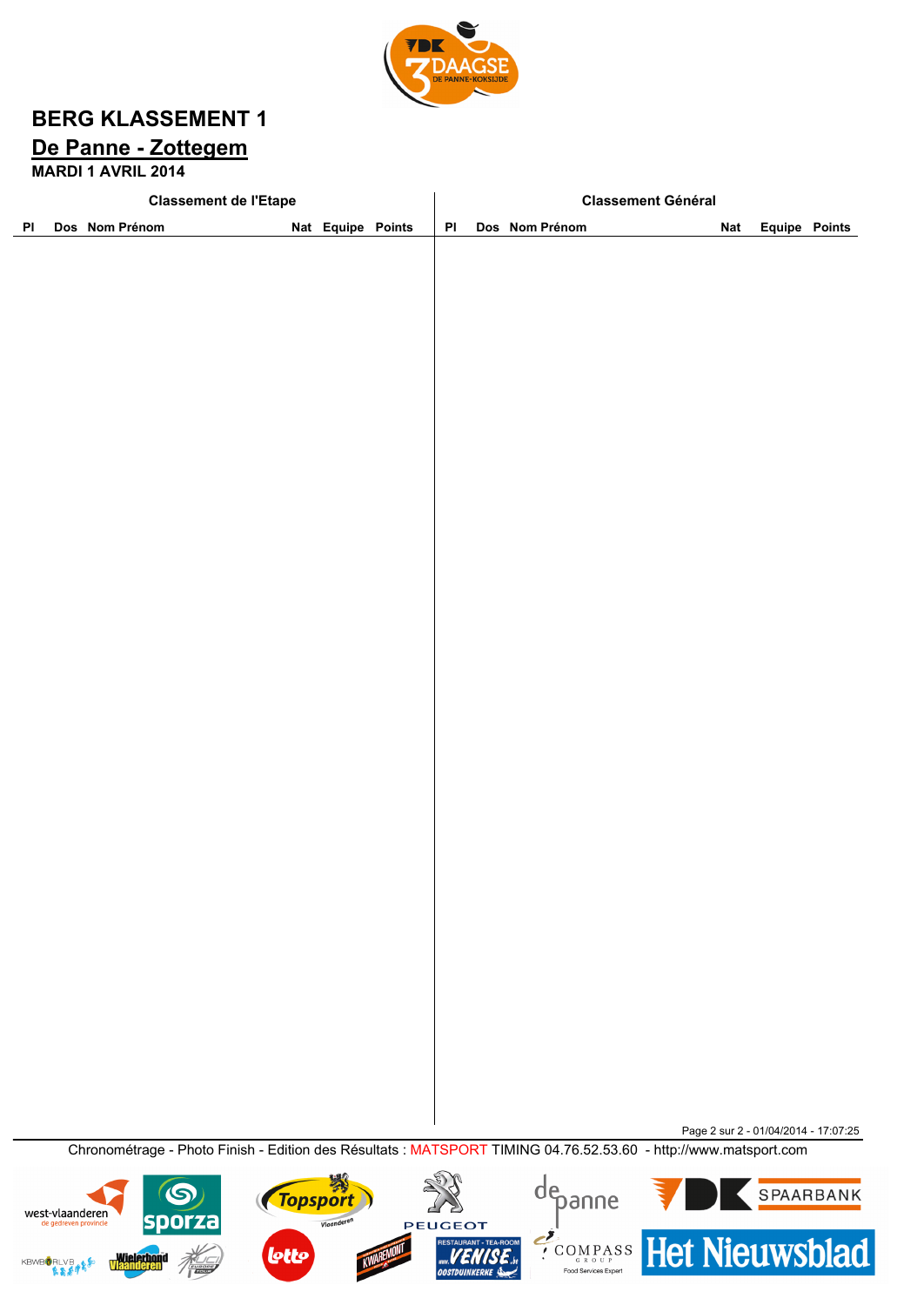

# **PUNTEN KLASSEMENT 1**

# **De Panne - Zottegem**

**MARDI 1 AVRIL 2014**

|                                                                | <b>Classement de l'Etape</b>                                                             |                                                                                                                                                                                                                                                                                                                                                                                                                              |                                                                                                                                                                               |                                                                                                                                                                                    |                                                                               |                                                                     | <b>Classement Général</b>                                                           |                                                                                                                                                                                                                                                                                                                                                                                          |                                                                                                                                                                                           |                                                                                                                                                                                    |                                                                     |  |
|----------------------------------------------------------------|------------------------------------------------------------------------------------------|------------------------------------------------------------------------------------------------------------------------------------------------------------------------------------------------------------------------------------------------------------------------------------------------------------------------------------------------------------------------------------------------------------------------------|-------------------------------------------------------------------------------------------------------------------------------------------------------------------------------|------------------------------------------------------------------------------------------------------------------------------------------------------------------------------------|-------------------------------------------------------------------------------|---------------------------------------------------------------------|-------------------------------------------------------------------------------------|------------------------------------------------------------------------------------------------------------------------------------------------------------------------------------------------------------------------------------------------------------------------------------------------------------------------------------------------------------------------------------------|-------------------------------------------------------------------------------------------------------------------------------------------------------------------------------------------|------------------------------------------------------------------------------------------------------------------------------------------------------------------------------------|---------------------------------------------------------------------|--|
| <b>PI</b>                                                      |                                                                                          | Dos Nom Prénom                                                                                                                                                                                                                                                                                                                                                                                                               |                                                                                                                                                                               | Nat Equipe                                                                                                                                                                         | <b>Points</b>                                                                 | ΡI                                                                  |                                                                                     | Dos Nom Prénom                                                                                                                                                                                                                                                                                                                                                                           |                                                                                                                                                                                           | Nat Equipe                                                                                                                                                                         | <b>Points</b>                                                       |  |
| 3<br>4<br>5<br>6<br>8<br>9<br>10<br>11<br>12<br>13<br>14<br>15 | 11<br>14<br>157<br>5<br>172<br>187<br>75<br>6<br>174<br>201<br>7<br>42<br>62<br>81<br>91 | Aankomstlijn - Zottegem - km 201<br><b>SAGAN Peter</b><br><b>GATTO Oscar</b><br><b>VAN BILSEN Kenneth</b><br><b>STEEGMANS Gert</b><br><b>DE VREESE Laurens</b><br><b>FINETTO Mauro</b><br><b>JEROME Vincent</b><br><b>TERPSTRA Niki</b><br><b>BAUGNIES Jérome</b><br><b>CORDEEL Sander</b><br>VAN KEIRSBULCK Guillaume<br><b>DEMARE Arnaud</b><br><b>DURBRIDGE Luke</b><br><b>KITTEL Marcel</b><br><b>KRISTOFF Alexander</b> | <b>SVK</b><br>ITA.<br><b>BEL</b><br><b>BEL</b><br>BEL<br>ITA.<br><b>FRA</b><br><b>NED</b><br>BEL<br>BEL<br><b>BEL</b><br><b>FRA</b><br><b>AUS</b><br><b>GER</b><br><b>NOR</b> | CAN<br><b>CAN</b><br>TSV<br><b>OPQ</b><br>WGG<br><b>NRI</b><br><b>EUC</b><br><b>OPQ</b><br>WGG<br><b>VGS</b><br><b>OPQ</b><br><b>FDJ</b><br><b>OGE</b><br><b>GIA</b><br><b>KAT</b> | 20<br>18<br>16<br>14<br>12<br>10<br>9<br>8<br>7<br>6<br>5<br>4<br>3<br>2<br>1 | 2<br>3<br>4<br>5<br>6<br>8<br>9<br>10<br>11<br>12<br>13<br>14<br>15 | 11<br>14<br>157<br>5<br>172<br>187<br>75<br>6<br>174<br>201<br>42<br>62<br>81<br>91 | <b>SAGAN Peter</b><br><b>GATTO Oscar</b><br><b>VAN BILSEN Kenneth</b><br><b>STEEGMANS Gert</b><br><b>DE VREESE Laurens</b><br><b>FINETTO Mauro</b><br><b>JEROME Vincent</b><br>TERPSTRA Niki<br><b>BAUGNIES Jérome</b><br><b>CORDEEL Sander</b><br><b>VAN KEIRSBULCK Guillaume</b><br><b>DEMARE Arnaud</b><br><b>DURBRIDGE Luke</b><br><b>KITTEL Marcel</b><br><b>KRISTOFF Alexander</b> | SVK<br><b>ITA</b><br>BEL<br><b>BEL</b><br><b>BEL</b><br><b>ITA</b><br><b>FRA</b><br>NED<br><b>BEL</b><br><b>BEL</b><br><b>BEL</b><br><b>FRA</b><br><b>AUS</b><br><b>GER</b><br><b>NOR</b> | <b>CAN</b><br><b>CAN</b><br>TSV<br><b>OPQ</b><br>WGG<br><b>NRI</b><br><b>EUC</b><br><b>OPQ</b><br><b>WGG</b><br><b>VGS</b><br><b>OPQ</b><br>FDJ<br><b>OGE</b><br>GIA<br><b>KAT</b> | 20<br>18<br>16<br>14<br>12<br>10<br>9<br>8<br>6<br>5<br>4<br>3<br>2 |  |
|                                                                |                                                                                          |                                                                                                                                                                                                                                                                                                                                                                                                                              |                                                                                                                                                                               |                                                                                                                                                                                    |                                                                               |                                                                     |                                                                                     |                                                                                                                                                                                                                                                                                                                                                                                          |                                                                                                                                                                                           |                                                                                                                                                                                    |                                                                     |  |

Page 1 sur 1 - 01/04/2014 - 17:07:17 Chronométrage - Photo Finish - Edition des Résultats : MATSPORT TIMING 04.76.52.53.60 - http://www.matsport.com





S.

Vlaanderen



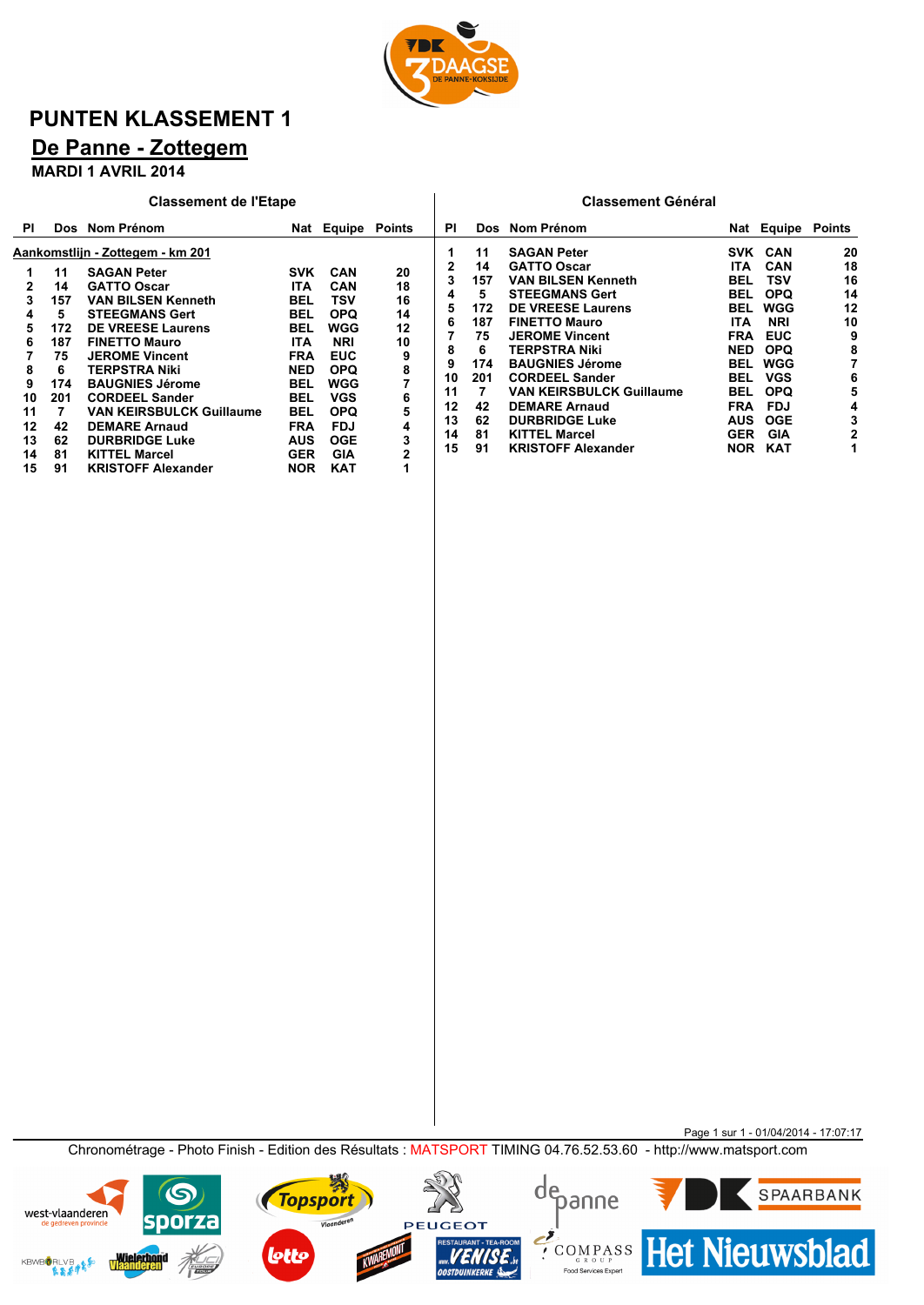

# **RUSHES KLASSEMENT 1**

# **De Panne - Zottegem**

#### **MARDI 1 AVRIL 2014**

|    |                                    | <b>Classement de l'Etape</b>                                                               |                                        |                                 |                              |                       |                                     | <b>Classement Général</b>                                                                                                                    |                                                                    |                                                             |                       |
|----|------------------------------------|--------------------------------------------------------------------------------------------|----------------------------------------|---------------------------------|------------------------------|-----------------------|-------------------------------------|----------------------------------------------------------------------------------------------------------------------------------------------|--------------------------------------------------------------------|-------------------------------------------------------------|-----------------------|
| PI |                                    | Dos Nom Prénom                                                                             |                                        | Nat Equipe Points               |                              | ΡI                    |                                     | Dos Nom Prénom                                                                                                                               |                                                                    | Nat Equipe Points                                           |                       |
| 3  | Rush 1 - km 53.2<br>5<br>151<br>12 | <b>STEEGMANS Gert</b><br><b>LAMPAERT Yves</b><br><b>BODNAR Maciej</b><br>Rush 2 - km 117.7 | BEL<br><b>BEL</b><br><b>POL</b>        | <b>OPQ</b><br>TSV<br><b>CAN</b> | 3<br>$\overline{\mathbf{2}}$ | 2<br>3<br>4<br>5<br>6 | 153<br>192<br>5<br>151<br>205<br>12 | <b>STEELS Stijn</b><br><b>DEVRIENDT Tom</b><br><b>STEEGMANS Gert</b><br><b>LAMPAERT Yves</b><br><b>PEETERS Kevin</b><br><b>BODNAR Maciej</b> | BEL<br>BEL<br><b>BEL</b><br><b>BEL</b><br><b>BEL</b><br><b>POL</b> | <b>TSV</b><br>ммм<br><b>OPQ</b><br>TSV<br><b>VGS</b><br>CAN | 6<br>4<br>3<br>2<br>2 |
| 3  | 153<br>192<br>205                  | <b>STEELS Stijn</b><br><b>DEVRIENDT Tom</b><br><b>PEETERS Kevin</b>                        | <b>BEL</b><br><b>BEL</b><br><b>BEL</b> | TSV<br>ммм<br><b>VGS</b>        | 3<br>$\overline{2}$<br>1     |                       |                                     |                                                                                                                                              |                                                                    |                                                             |                       |
|    |                                    | Rush 3 - km 159.3                                                                          |                                        |                                 |                              |                       |                                     |                                                                                                                                              |                                                                    |                                                             |                       |
|    | 153<br>192<br>205                  | <b>STEELS Stijn</b><br><b>DEVRIENDT Tom</b><br><b>PEETERS Kevin</b>                        | BEL<br>BEL<br>BEL                      | <b>TSV</b><br>ммм<br><b>VGS</b> | 3<br>$\overline{2}$          |                       |                                     |                                                                                                                                              |                                                                    |                                                             |                       |

Page 1 sur 1 - 01/04/2014 - 17:07:11 Chronométrage - Photo Finish - Edition des Résultats : MATSPORT TIMING 04.76.52.53.60 - http://www.matsport.com





depanne

外

Vlaanderen

**Topsport**